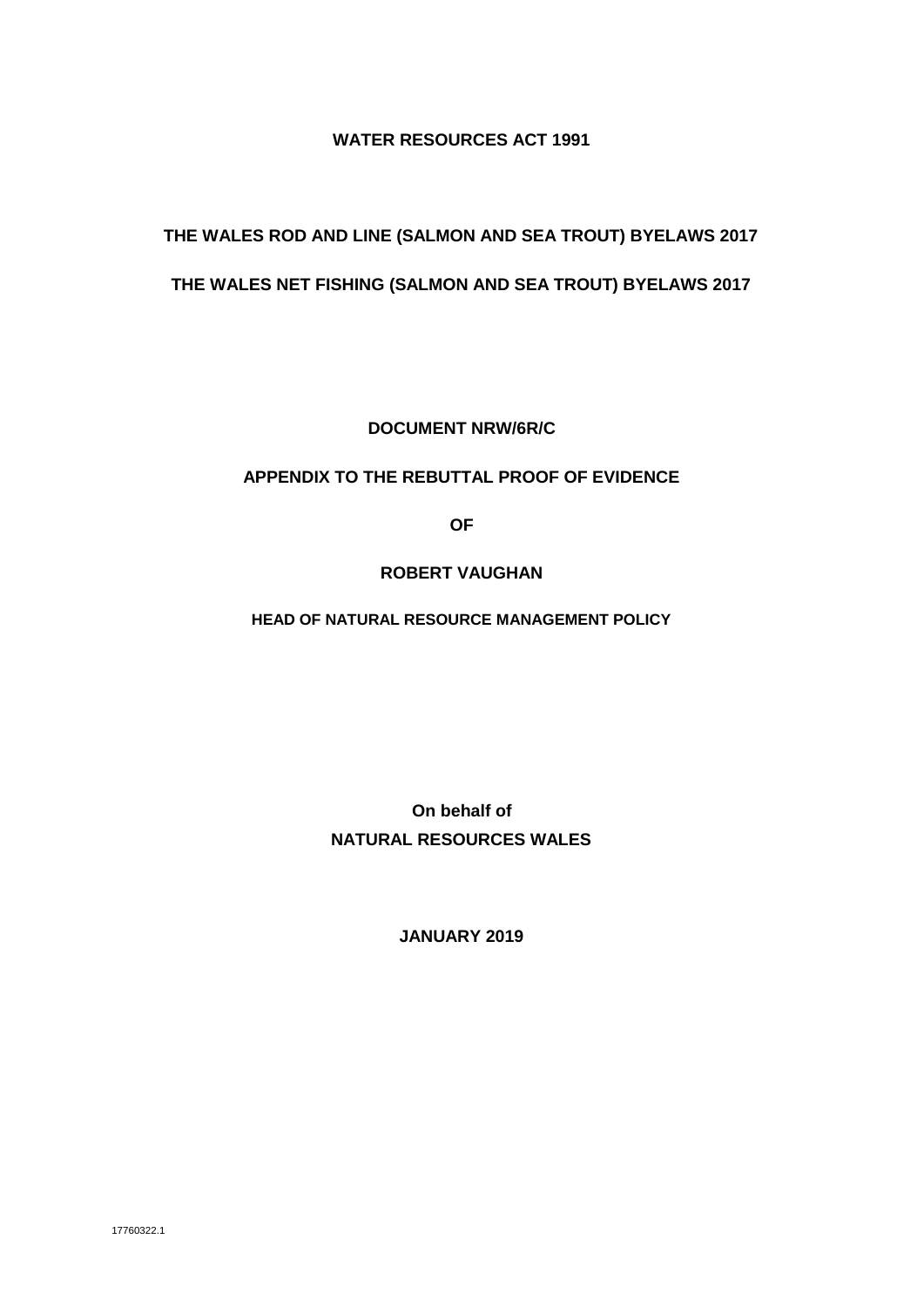

# **Energy Guidance Note**

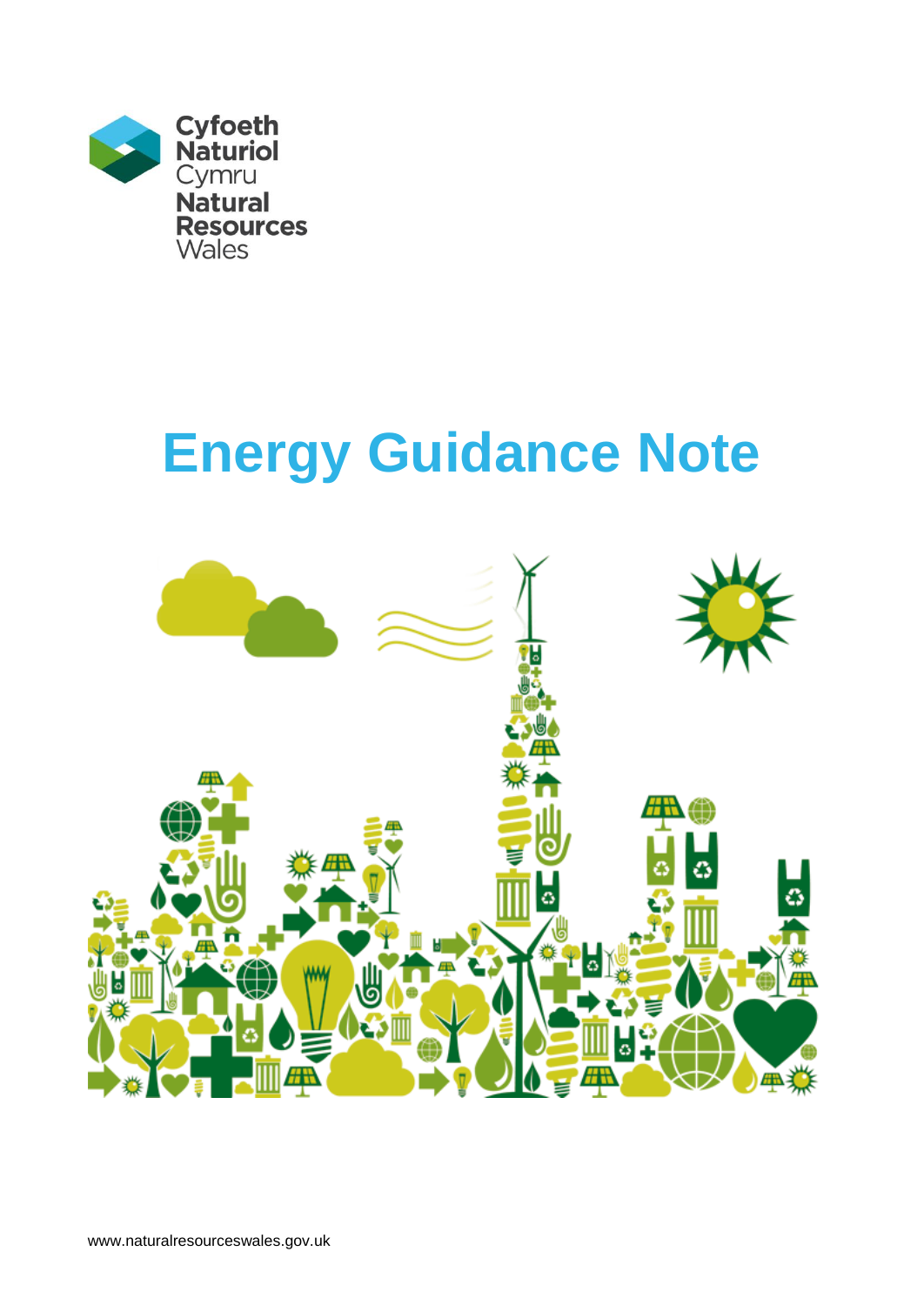#### **Version History:**

| Document<br><b>Version</b> | <b>Date</b><br>Published   | <b>Summary of Changes</b> |
|----------------------------|----------------------------|---------------------------|
| 1.0                        | <b>XX February</b><br>2017 | Document created          |
|                            |                            |                           |

#### **Notice**

All Natural Resources Wales Guidance Notes are covered by copyright. Please be aware that the use of any material within this document must be carried out in line with the NRW Copyright Statement and Disclaimer Standard Notice, a copy of which is available from the Access to Information Team on [accesstoinformationteam@naturalresourceswales.gov.uk.](mailto:accesstoinformationteam@naturalresourceswales.gov.uk)

Any re-use of this information will be determined by the Re-use of Public Sector Information Regulations 2005, again details available from the Access to Information Team**.**

**Published by:** Natural Resources Wales Cambria House 29 Newport Road **Cardiff** CF24 0TP 0300 065 3000 (Mon-Fri 8am-6pm) enquiries@naturalresourceswales.gov.uk www.naturalresourceswales.gov.uk © Natural Resources Wales All rights reserved. This document may only be reproduced with the written permission of

Natural Resources Wales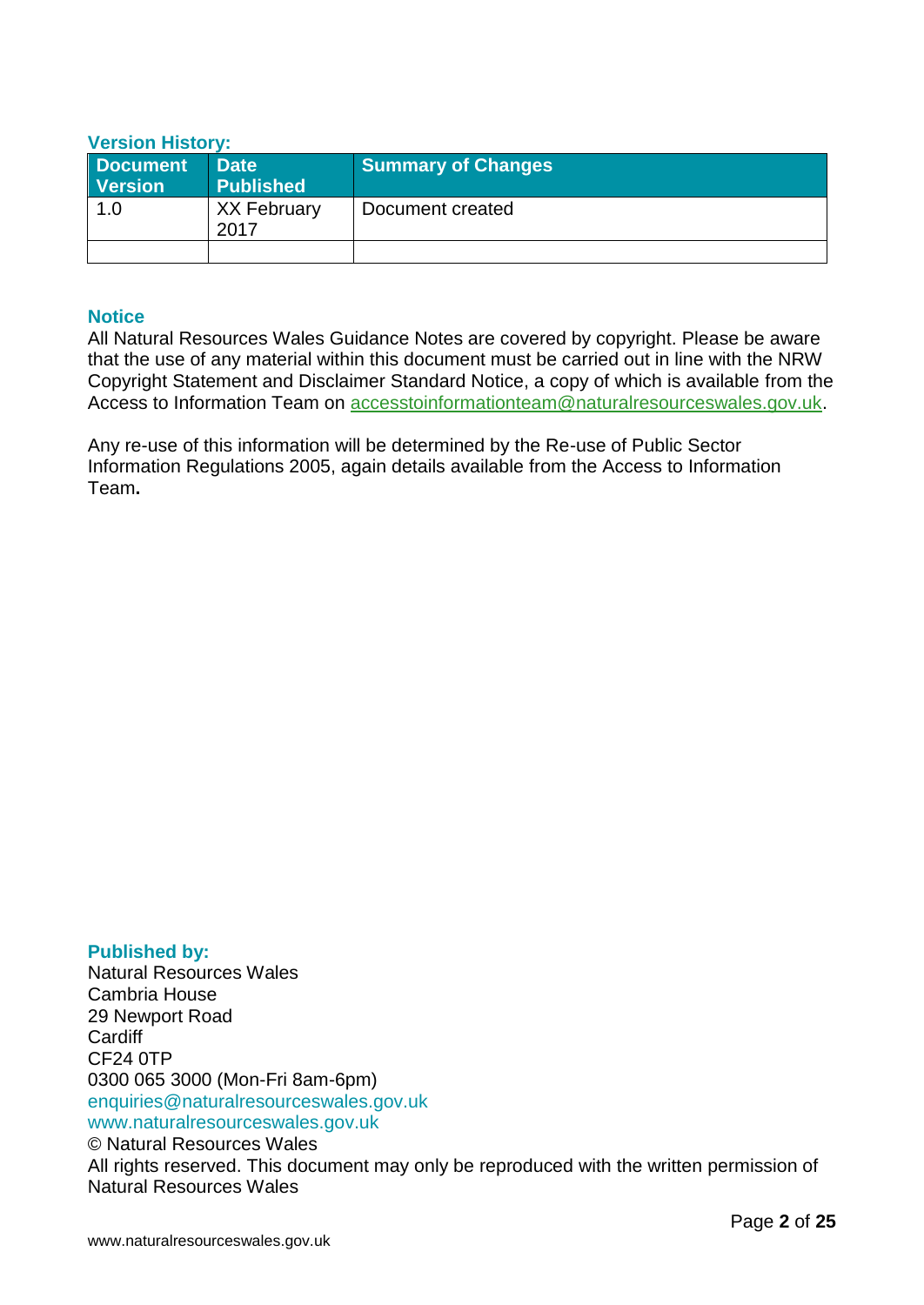# **Contents**

| 1.0 |                                                                  |  |
|-----|------------------------------------------------------------------|--|
|     |                                                                  |  |
|     |                                                                  |  |
|     |                                                                  |  |
| 2.0 |                                                                  |  |
|     |                                                                  |  |
|     |                                                                  |  |
|     |                                                                  |  |
|     |                                                                  |  |
|     |                                                                  |  |
|     |                                                                  |  |
|     |                                                                  |  |
|     |                                                                  |  |
| 3.0 |                                                                  |  |
|     |                                                                  |  |
|     |                                                                  |  |
|     |                                                                  |  |
|     |                                                                  |  |
|     |                                                                  |  |
|     |                                                                  |  |
|     |                                                                  |  |
|     |                                                                  |  |
| 4.0 |                                                                  |  |
|     |                                                                  |  |
|     |                                                                  |  |
|     |                                                                  |  |
| 5.0 |                                                                  |  |
| 6.0 |                                                                  |  |
|     |                                                                  |  |
|     | How NRW applies and promotes energy conservation in our work  16 |  |
|     | www.naturalresourceswales.gov.uk                                 |  |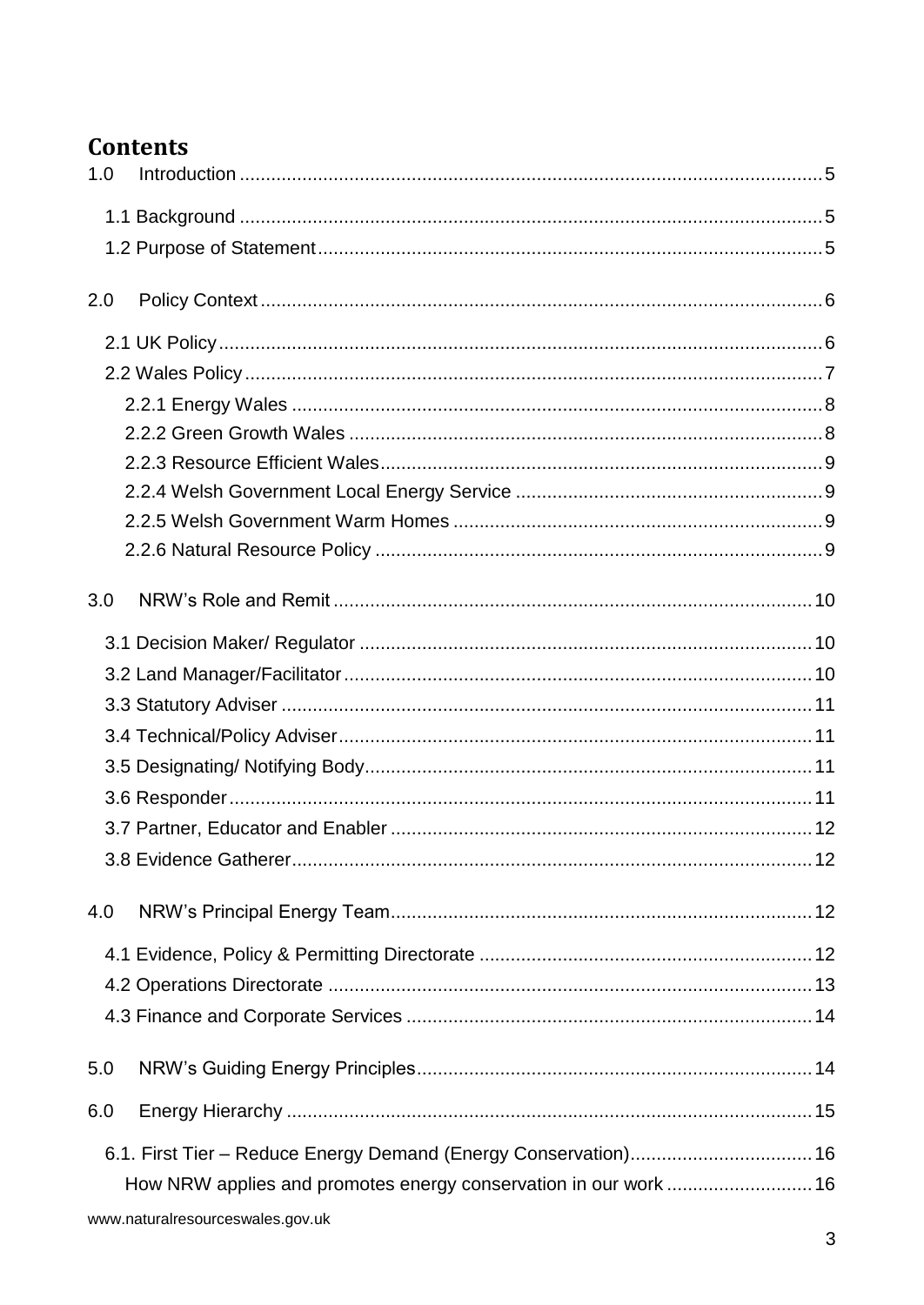| 7.0 |  |
|-----|--|
| 8.0 |  |
|     |  |
|     |  |
|     |  |
|     |  |
|     |  |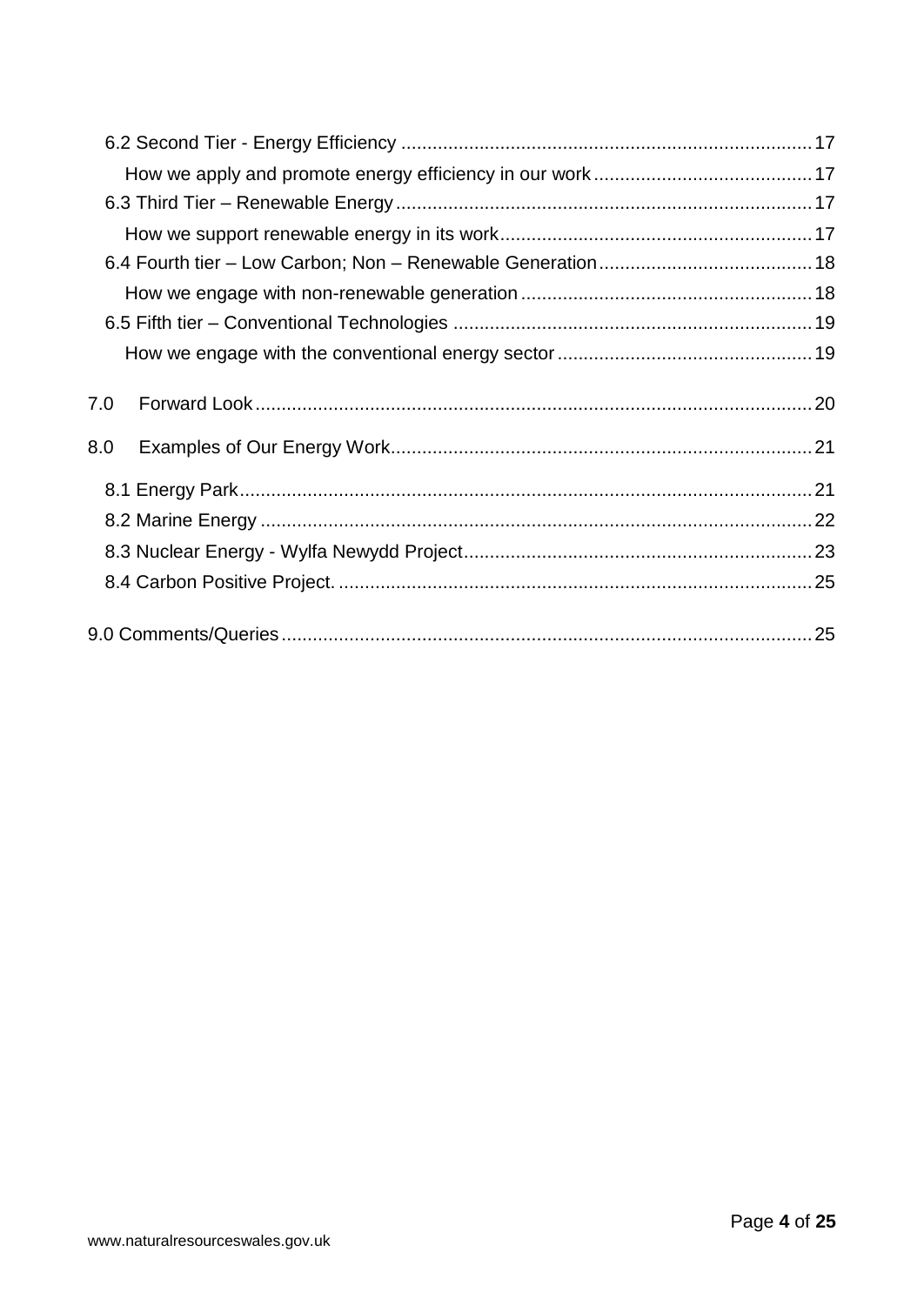# <span id="page-5-0"></span>**1.0 Introduction**

# <span id="page-5-1"></span>**1.1 Background**

The Climate Change Act 2008 provides a guiding context for the UK's transition to a low carbon economy. It also provides a long-term framework for the UK's energy and climate policy, including a target to reduce greenhouse gas (GHG) emissions by 80% from 1990 levels by 2050.

The energy industry is a major contributor to climate change and is also a sector that climate change will disrupt. It is the largest contributor to global GHG emissions; with the majority of anthropogenic CO<sub>2</sub> emissions produced since pre-industrial times resulting from fossil fuel combustion and cement production  $(68%)$ <sup>1</sup>. According to the International Energy Agency<sup>2</sup> the energy sector is responsible for 37% of all carbon dioxide  $(CO<sub>2</sub>)$  emissions from human activities. It creates about 23 billion tonnes of  $CO<sub>2</sub>$  emissions per year – in excess of 700 tonnes a second. Fossil fuel combustion also contributes significantly to air pollution, an increasingly pressing problem around the world as public health and economic damages continue to accrue in countries at all levels of development. This presents critical challenges for the production and use of energy, which is central to economic growth and development.

Conversely, the energy sector has its own challenges. These include an urgent need to address the energy trilemma of security of supply and infrastructure, social equity (affordability and accessibility) and environmental sustainability (emissions and climate change). The continued consumption of fossil fuels globally is not sustainable and the UK faces a potential energy capacity gap. Over the last decade, energy has advanced rapidly up the public and political agenda and there is consensus among governments, businesses, communities, organisations and even individuals on the need to act urgently to mitigate climate change and safeguard the security and affordability of our energy supplies. Investing in 'decarbonising' the energy system is therefore a necessary element of climate change mitigation, which may be achieved by increasing the proportion of energy produced from low carbon sources and by utilising technologies such as carbon capture and storage.

#### <span id="page-5-2"></span>**1.2 Purpose of Guidance Note**

As a key environmental organisation for Wales, climate change is a major driver for the work of Natural Resources Wales. We recognise it is the biggest challenge facing humanity and are committed to playing our part in addressing climate change mitigation and adaptation in Wales, the UK and beyond. Our Corporate  $(2014-17)^3$  and Business Plans<sup>4</sup> recognise climate change as a priority and we are committed to mainstream considerations of climate change throughout the organisation and all the work we do, which includes our multiple roles within the energy sector.

This Statement sets out NRW's various roles within the energy sector, and our approach in undertaking these roles within the context of our core purpose<sup>5</sup> and in supporting Welsh

<sup>1</sup> IPCC, 2013 , pg 9

<sup>2</sup> IEA, Energy, Climate Change & Environment, 2014 Insights

<sup>3</sup> Natural Resources Wales, Corporate Plan 2014-2017

<sup>4</sup> Natural Resources Wales, Business Plan 2017/2018

<sup>5</sup> Environment (Wales) Act 2016, S5

www.naturalresourceswales.gov.uk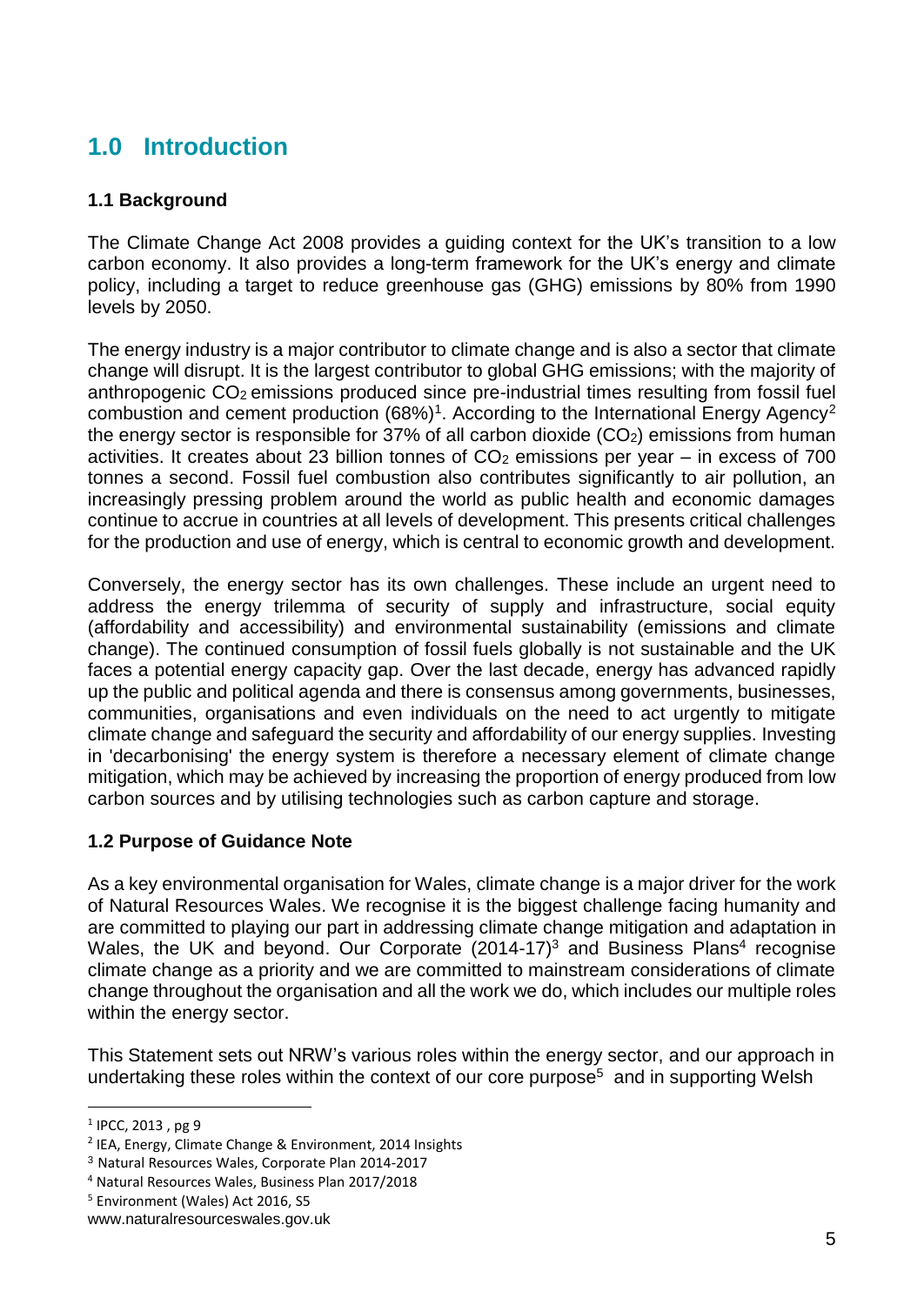Government's aspiration to move towards a low carbon energy. It also outlines our guiding energy principles and the energy hierarchy that we advocate in supporting the transition to low carbon economy whilst ensuring the sustainable management of our natural resources.

# <span id="page-6-0"></span>**2.0 Policy Context**

# <span id="page-6-1"></span>**2.1 UK Policy**

The Climate Change Act 2008 includes a UK Government commitment to reduce greenhouse gas emissions by 80% (from 1990 levels) by 2050<sup>6</sup>. The UK Government also has an EU target to increase the amount of energy generated from renewable technologies to 15% by 2020<sup>7</sup>. The UK Government therefore needs to continuously ensure that the future framework for energy policy address all three objectives of sustainable development – environmental, economic and social – and not just energy security. Given that the energy supply produces 29% of the UK's greenhouse gas emissions<sup>8</sup>, the delivery of climate change objectives must largely be achieved through the decarbonisation of the energy system. Thus, moving away from the traditional energy source of fossil fuels is a significant challenge, and low carbon and renewable options are key to reaching this target<sup>9</sup>.

The UK's four energy policy goals $10$  are:

- to be on a path to cutting the UK's carbon dioxide emissions the main contributor to global warming - by some 60% by about 2050, with real progress by 2020;
- to maintain the reliability of energy supplies;
- to promote competitive markets in the UK and beyond, helping to raise the rate of sustainable economic growth and to improve our productivity; and
- to ensure that every home is adequately and affordably heated.

Since 2007, there have been a number of plans and strategies from UK Government to help the UK move towards its commitment to a low carbon future and help achieve its climate change and renewable energy target. These include;

- The Energy Efficiency Strategy: The Energy Efficiency Opportunity in the UK
- UK Renewable Energy Roadmap; Updated 2013
- UK Community Energy Strategy; Updated 2015
- Implementation of Electricity Market Reform
- The Future of Heating: Meeting the Challenge
- Electricity System: Assessment of Future Challenges
- Future of Retail Market Regulation

<sup>6</sup> Climate Change Act 2008 - <http://www.legislation.gov.uk/ukpga/2008/27/contents>

<sup>7</sup> UK Renewable Energy Roadmap, July 2011, Chapter One.

<sup>8</sup> DBEIS, 2015 UK Greenhouse Gas Emissions, Final Figures, pg. 19

<sup>9</sup> Energy and Climate Change, World Energy Outlook Special Report, 2015, International Energy Agency

 $10$  Meeting the Energy Challenge: A White Paper on Energy, May 2007, Executive Summary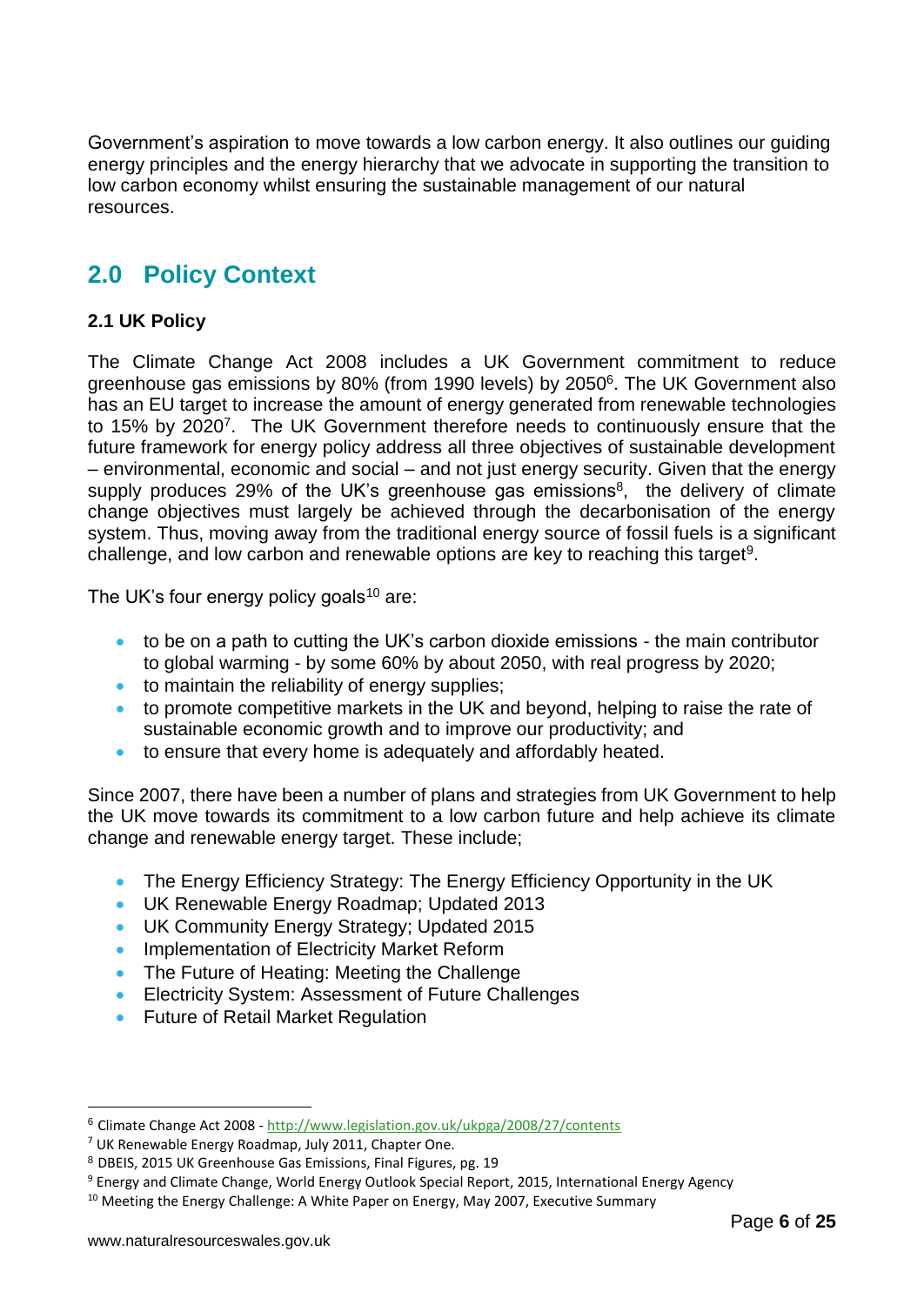# <span id="page-7-0"></span>**2.2 Wales Policy**

The Welsh Government's Climate Change Strategy launched in 2010<sup>11</sup>, sets out the measures for annual emission reduction of 3% pa within sectors with devolved competence from 2011 onwards. This strategy drives the Welsh contribution to the legally binding UK target for emissions reductions set out in the Climate Change Act 2008. This was recently strengthened by the Environment (Wales) Act 2016 which provides a statutory framework for action on climate change including targets for reducing emissions of greenhouse gases. This means Wales will now set its own interim emissions target and carbon budget for each budgetary period at a level consistent with meeting the 2050 emissions target. The Welsh public sector has further duties through the Well-being of Future Generation (Wales) Act 2015 which describes the goal of a prosperous Wales in the following terms;

> "An innovative and *low carbon society* which recognises the limits of the global environment and therefore uses resources efficiently and proportionately (**including acting upon climate change**); and which develops a skilled and well educated population in an economy which generates wealth and provides employment opportunities, allowing people to take advantage of the wealth generated through securing decent work"

To achieve the aspirations of becoming a low carbon economy, the Welsh Government has set out its strategic policy direction in 'Energy Wales: A Low Carbon Transition'. Energy Wales is supported through several strands of work which help drive the delivery of the energy targets and aspirations for Wales, all of which must be achieved within the devolved power bestowed to Wales.

In September 2017, Welsh Government set out three key ambitious energy targets for Wales which are;

- Wales to generate 70% of its electricity consumption from renewable energy by 2030.
- A target of 1GW of renewable electricity in Wales to be locally owned by 2030.
- All renewable energy projects to have an element of local ownership.

Additionally, in 2017 new devolved powers included in the Wales Act 2017 will see the Welsh Government and National Assembly of Wales take on a number of responsibilities that will have a bearing on the energy system, including;

- Power to consent energy projects with a generating capacity of 50MW-350MW.
- Responsibility for licensing onshore oil and gas, including the extraction of shale gas which is currently under a moratorium, and for new coal mines.
- The ability to give the power of consent for 'associated development' for energy projects, for example transport links, to the same body as is responsible for the main project.

www.naturalresourceswales.gov.uk <sup>11</sup> Climate Change Strategy for Wales, Welsh Government, 2010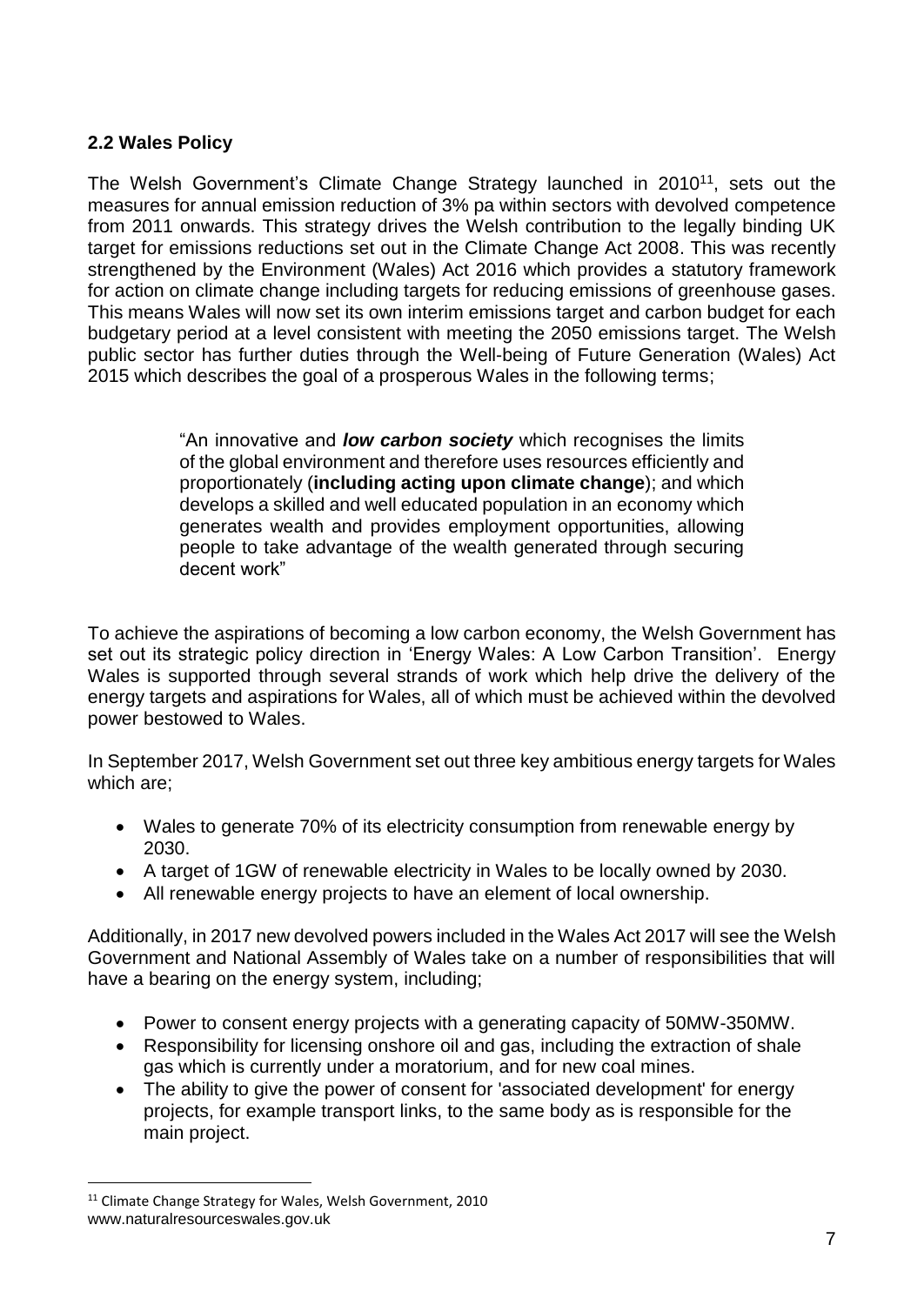- Responsibility for marine licensing in the Welsh offshore region. Marine licensing fees were recently revised in Wales and extra protection measures put in for harbour porpoises and seabirds.
- Power to designate areas in the Welsh offshore region as marine conservation zones (MCZs).
- Power to make building regulations in respect of 'excepted energy buildings' buildings that form part of energy infrastructure.
- Power to legislate over water supply and sewerage. (water-energy nexus)

# <span id="page-8-0"></span>**2.2.1 Energy Wales**

Energy Wales<sup>12</sup> launched in 2012 sets out Welsh Government's programme in moving towards a low carbon future. It contributes towards the Wellbeing of Future Generation (Wales) Act 2015, which aims to enhance the economic, social and environmental wellbeing of the people and communities of Wales – to achieve a better quality of life for our own and future generations. It sets out Welsh Government's ambition to;

- Be a leader on energy;
- Maximise economic benefit; and
- Act for Wales' long term energy future.

The programme outlined Wales' current stance on low carbon, Welsh Government's aspiration by the year 2020 and how it will be achieved.

Subsequently, in 2014, Welsh Government published the Energy Wales: A Low Carbon Transition Delivery Plan<sup>13</sup> which outlined how Welsh Government would develop and deliver the proposals set out in Energy Wales: Low Carbon Transition.

#### **2.2.2 Green Growth Wales**

<span id="page-8-1"></span>In 2015, Welsh Government published Green Growth Wales: Local Energy<sup>14</sup> which sets outs the approach to local energy generation. It provides a vision of a future where all communities and businesses use more locally generated electricity and heat to reduce dependence on central generation. The document sets out how the Welsh Government would;

- Set a clear direction for local energy.
- Remove barriers to generation where right and responsible.
- Support people and organisations.
- Enable access to capital funds.

The approach will be guided by the Wellbeing of Future Generation (Wales) Act, as Welsh Government continues to develop a range of support mechanisms to maximise the benefits of energy developments for Wales. For example, this includes programmes of support around the proposed development at Wylfa, and the Swansea Tidal Lagoon project, all of

<sup>&</sup>lt;sup>12</sup> Welsh Government, 2012, Energy Wales: A Low Carbon Transition

<sup>&</sup>lt;sup>13</sup> Welsh Government, 2014, Energy Wales: A Low Carbon Transition Delivery Plan

<sup>14</sup> Welsh Government, 2015, Green Growth Wales: Investing in the Future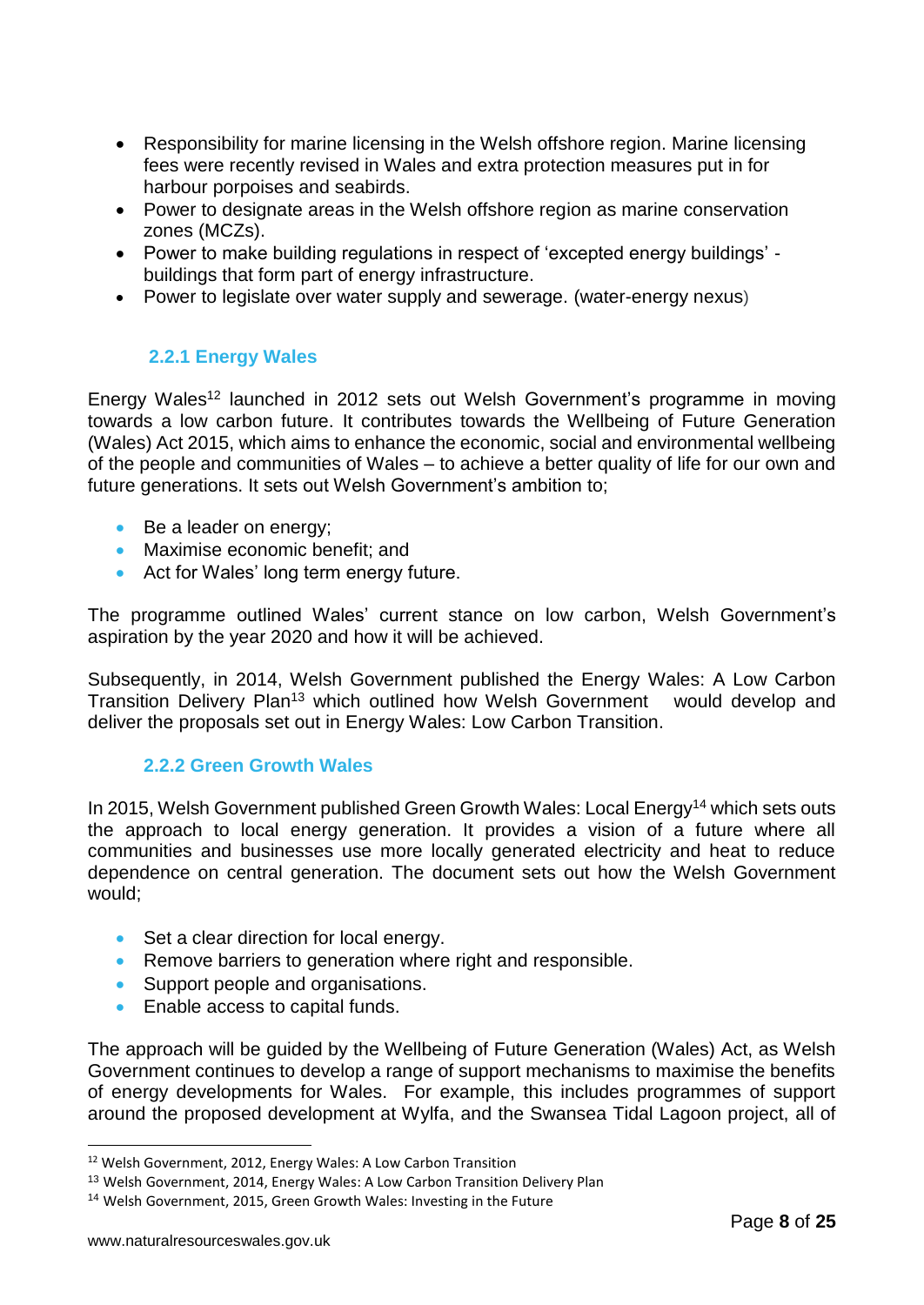which, will ensure that NRW's advice is fully considered to make sure that businesses in Wales maximise their opportunities to deliver these projects.

# **2.2.3 Resource Efficient Wales**

<span id="page-9-0"></span>The Resource Efficient Wales (REW) service launched by Welsh Government in 2014 includes a number of programmes to help support individuals, communities and businesses to become more resource efficient. REW is the Welsh Government's single point of access which provides information across a range of resource efficiency topics, delivered mainly through advice on how to reduce energy, water, resource use and waste which equips communities and businesses with knowledge on the benefits of resource efficiency.

# **2.2.4 Welsh Government Local Energy Service**

<span id="page-9-1"></span>The Welsh Government Local Energy service was launched in January 2016 and continues to develop a pipeline of locally owned renewable energy projects. Replacing the Ynni'r Fro service, the Local Energy service helps communities and SMEs develop renewable energy projects that deliver local benefit as well as decarbonisation.

## **2.2.5 Welsh Government Warm Homes**

<span id="page-9-2"></span>Welsh Government Warm Homes, which includes the Arbed and Nest schemes, provides funding for energy efficiency improvements to low income households and to those living in deprived communities across Wales. It supports the Welsh Government's commitments to:

- reduce climate change.
- help eradicate fuel poverty.
- boost economic development and regeneration in Wales.

Both schemes consider a whole house approach to home energy efficiency improvements. This helps to tackle harder to treat homes where the impact of fuel poverty tends to be most severe. Since 2012, the Welsh Government has invested over £150 million and improved over 27,000 homes, reducing energy bills and helping households to heat their homes at a more affordable cost.

#### **2.2.6 Natural Resource Policy**

<span id="page-9-3"></span>The Natural Resource Policy (NRP) published in September 2017 is a requirement under the Environment (Wales) Act. The key focus of the NRP is on improving the way we manage our natural resource. It is also key to the delivery of the Well-being Goals set out within the Well-being of Future Generation (Wales) Act and our international contribution to the delivery of the UN's Global Goal.

The NRP identifies three national priorities for the management of our natural resources. They are;

- Delivering nature-based solutions
- **Increasing renewable energy and resource efficiency**
- Taking a place based approach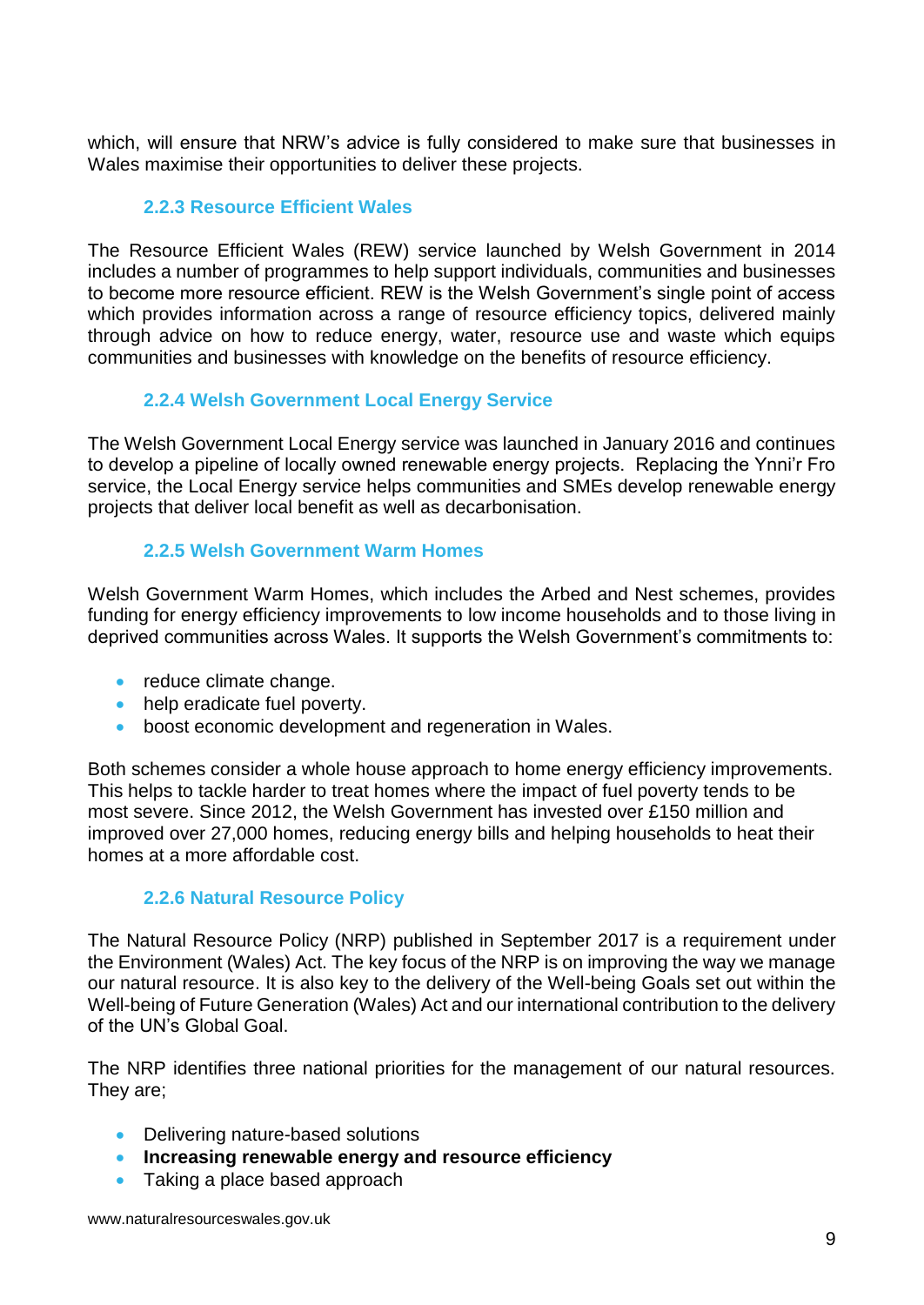These priorities are designed to work together to help tackle the challenges and realise opportunities that natural resources provide. The NRP covers and integrates a broad range of traditional policies (energy, water, flood, forestry, farming etc) with the aim to maximise contribution across the Well-being Goals.

# <span id="page-10-0"></span>**3.0 NRW's Role and Remit**

NRW's general purpose is to pursue the sustainable management of natural resources in relation to Wales<sup>15</sup> and we do this by applying the principles of Sustainable Management of Natural Resources (SMNR)<sup>16</sup> in the exercise of our functions<sup>17</sup>, so far as consistent with the proper exercise, and through maximising our contribution to the Wellbeing Goals enacted in the Wellbeing of Future Generation (Wales) Act 2015<sup>18</sup>. Within the energy realm, we aim to contribute towards the delivery of Welsh Government's energy and low carbon aspirations by applying the principles of SMNR in all our roles.

We have a number of specific roles in relation to energy matters, including land management, advisory and regulatory roles. This provides an opportunity to create a new and innovative approach to deliver integrated natural resource management by making the most of our tools and roles to better achieve positive outcomes for people, the environment and the economy.

## <span id="page-10-1"></span>**3.1 Decision Maker/ Regulator**

As a decision maker and regulator, our main aim is to protect people and the environment, including marine and forest, and take proportionate enforcement action against those who breach the regulations that we are responsible for. From an energy perspective, we have a statutory duty to decide and regulate many of the environmental impacts that can result from energy generation, transmission and consumption. The details of our permitting role vary according to the types of technology – ranging from coal and gas fired power stations to nuclear power stations and small-scale hydropower schemes. In addition to determining environmental permits, we also ensure that, once granted, operators undertake relevant activities in accordance with requirements set out in permits through our compliance activities.

We are also responsible for the implementation and enforcement of the EU Emission Trading Scheme (EU ETS) regulation in Wales, including issuing permits to installation captured by regulation and checking that they comply with the system's operational rules. NRW also administers the energy efficiency schemes such as, Carbon Reduction Commitment (CRC) and the Energy Savings Opportunity Schemes (ESOS) with the aim of ensuring high levels of compliance.

# <span id="page-10-2"></span>**3.2 Land Manager/Facilitator**

<u>.</u>

<sup>15</sup> Environment (Wales) Act 2016 S5

<sup>16</sup> Introducing Sustainable Management of Natural Resources, NRW,

<sup>&</sup>lt;sup>17</sup> Environment (Wales) Act 2016 S4

<sup>&</sup>lt;sup>18</sup> Wellbeing of Future Generations (Wales) Act s4 lists these goals.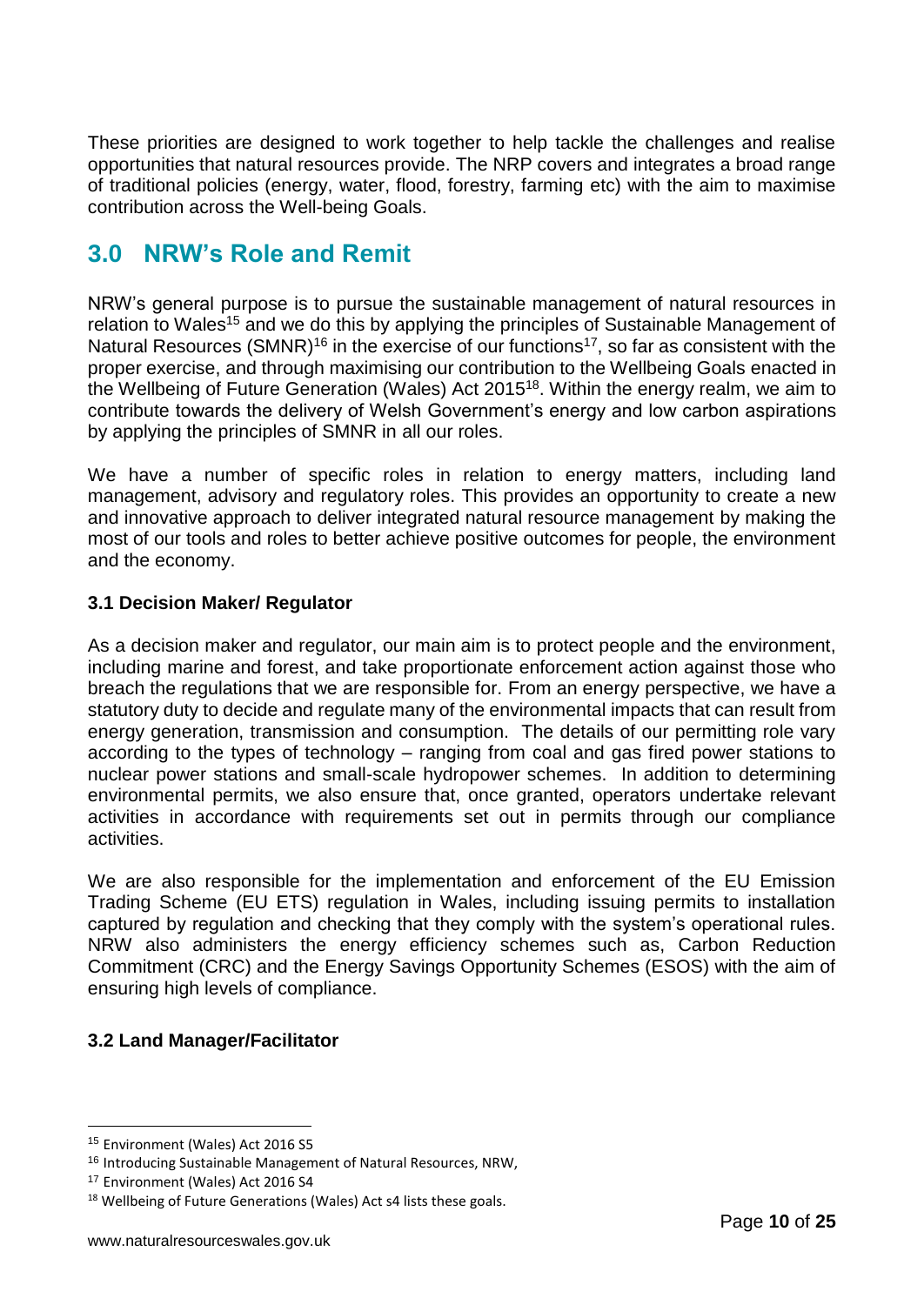We manage 7% of Wales' land area including woodlands, National Nature Reserves, water and flood defences. We also maintain visitor centres, recreation facilities, hatcheries and a laboratory.

We own and manage land throughout Wales together with the Welsh Government Woodland Estate (WGWE) which we manage on behalf of the Welsh Government. Here we have enabled and facilitated the deployment of renewable energy production such as wind farms, hydropower, solar and biomass.

# <span id="page-11-0"></span>**3.3 Statutory Adviser**

We are a statutory consultee in the town and county planning system, and respond to around 7,000 development planning consultations annually. We also provide advice to developers and planning authorities on Strategic and Spatial Plans and Programmes for both terrestrial and marine, which includes Strategic Environmental Assessments, Habitats Regulation Assessments and Environmental Impact Assessments.

We encourage early engagement with developers and, when responding to consultations we advise developers and planning authorities on the potential environmental impacts from development proposals, including energy schemes, and where appropriate; how adverse effects may be mitigated. We also advise planning authorities on how planning policies should protect and enhance the environment, as well as ensuring the sustainable management of our natural resources.

More information on how NRW engages with the development planning system in Wales can be found in our [Development Planning Advice: Service Statement for Delivery.](https://naturalresources.wales/media/3127/development-planning-advice-our-service-statement-for-delivery.pdf)

# <span id="page-11-1"></span>**3.4 Technical/Policy Adviser**

We are the principal adviser to Welsh Government, and an adviser to industry and the wider public and voluntary sector on matters relating to the environment and natural resources. We also provide impartial advice and evidence to the Welsh Government and UK Government within a wider energy policy and planning framework.

# <span id="page-11-2"></span>**3.5 Designating/ Notifying Body**

We have a statutory duty to designate or notify sites for their landscape importance or their biodiversity interests. These include Sites of Special Scientific Interest (SSSI), which are areas of a particular value for their wildlife or geology, Areas of Outstanding Natural Beauty (AONBs) as well as declaring National Nature Reserves (NNRs). We provide advice to Welsh Government on the designation of National Parks. Our work involves assessing activities that might have an impact on such sites, which allows us to understand how development proposals including energy schemes may affect such sites, to ensure development is directed to the most appropriate locations.

#### <span id="page-11-3"></span>**3.6 Responder**

www.naturalresourceswales.gov.uk We deal with a range of incidents from floods, air, land and water pollution, wildlife crime, nuclear and radioactive substances and Control of Major Accident Hazards (COMAH), to other incidents where we act as advisors to the emergency services. We respond to some 9,000 reported environmental incidents a year as a Category 1 emergency responder.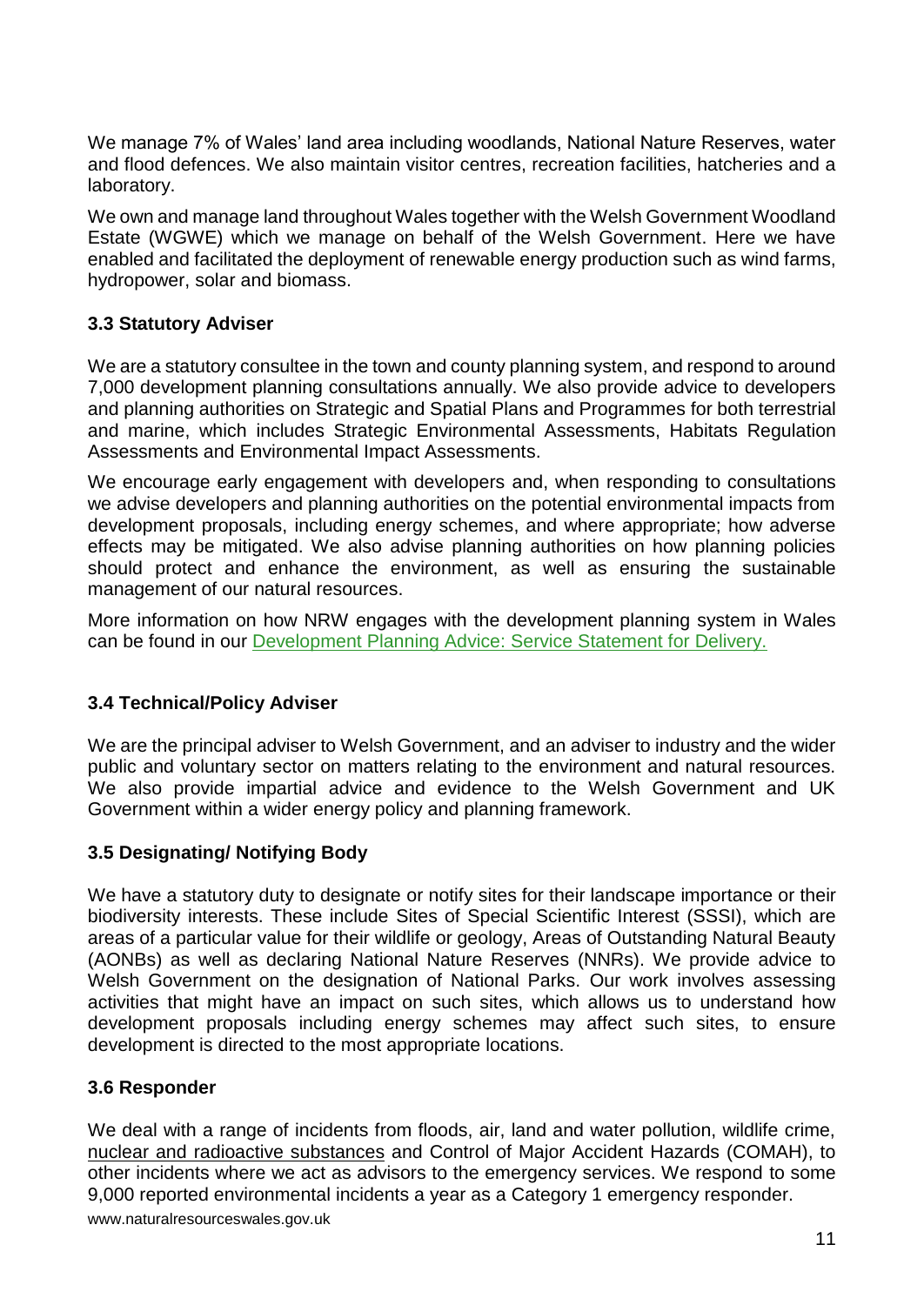#### <span id="page-12-0"></span>**3.7 Partner, Educator and Enabler**

We are a key collaborator with the public, private and voluntary sectors, providing grant aid, and helping a wide range of people use the environment as a learning resource; acting as a catalyst for others' work. Our work on the Carbon Positive Project (more details in section 8 – Examples of our Work) is a good example of how we are striving to showcase NRW's low carbon opportunities and our experiences of carbon management. Additionally, NRW's role on the Welsh Government Woodland Estates outlines our enabling role in actively promoting energy efficiency and renewable energy on the land we manage.

#### <span id="page-12-1"></span>**3.8 Evidence Gatherer**

NRW also has a role in monitoring our environment, commissioning and undertaking research, developing our knowledge, and being a public records body. We are committed to increasing our understanding on the environment, economy and people which will continuously improve our decision making on energy development. For instance - we will continue to provide positive planning frameworks so that the most appropriate energy sources are exploited in the most appropriate places which integrates economic, social and environmental benefits and impacts.

For instance, our work on the [State of Natural Resource Report](https://naturalresources.wales/evidence-and-data/research-and-reports/the-state-of-natural-resources-report-assessment-of-the-sustainable-management-of-natural-resources/?lang=en) (SoNaRR) is groundbreaking and exemplary. The report sets out the state of Wales' natural resources. It assesses the extent to which natural resources in Wales are being sustainably managed, and recommends a proactive approach to building resilience. It also links the resilience of Welsh natural resources to the well-being of the people of Wales by highlighting some of the risks to our well-being and the opportunities that are out there to improve not only the state of our natural resources, but all the benefits that we get from it.

# <span id="page-12-2"></span>**4.0 NRW's Principal Energy Team**

NRW's roles and remit on energy matters are undertaken across many teams and directorates. The principal energy teams are however based within the following directorates;

Evidence, Policy & Permitting **Operations** Finance and Corporate Services

#### <span id="page-12-3"></span>**4.1 Evidence, Policy & Permitting Directorate**

The Evidence, Policy and Permitting Directorate provides the advisory and regulatory aspect of NRW's role through the;

• Planning, Landscape, Energy & Climate Change Team which provides strategic advice and guidance on development planning, landscape, energy and climate change matters on land and at sea. NRW's Carbon Positive Project sits within this Group. In collaboration with strategic leads, the Carbon Positive Project is setting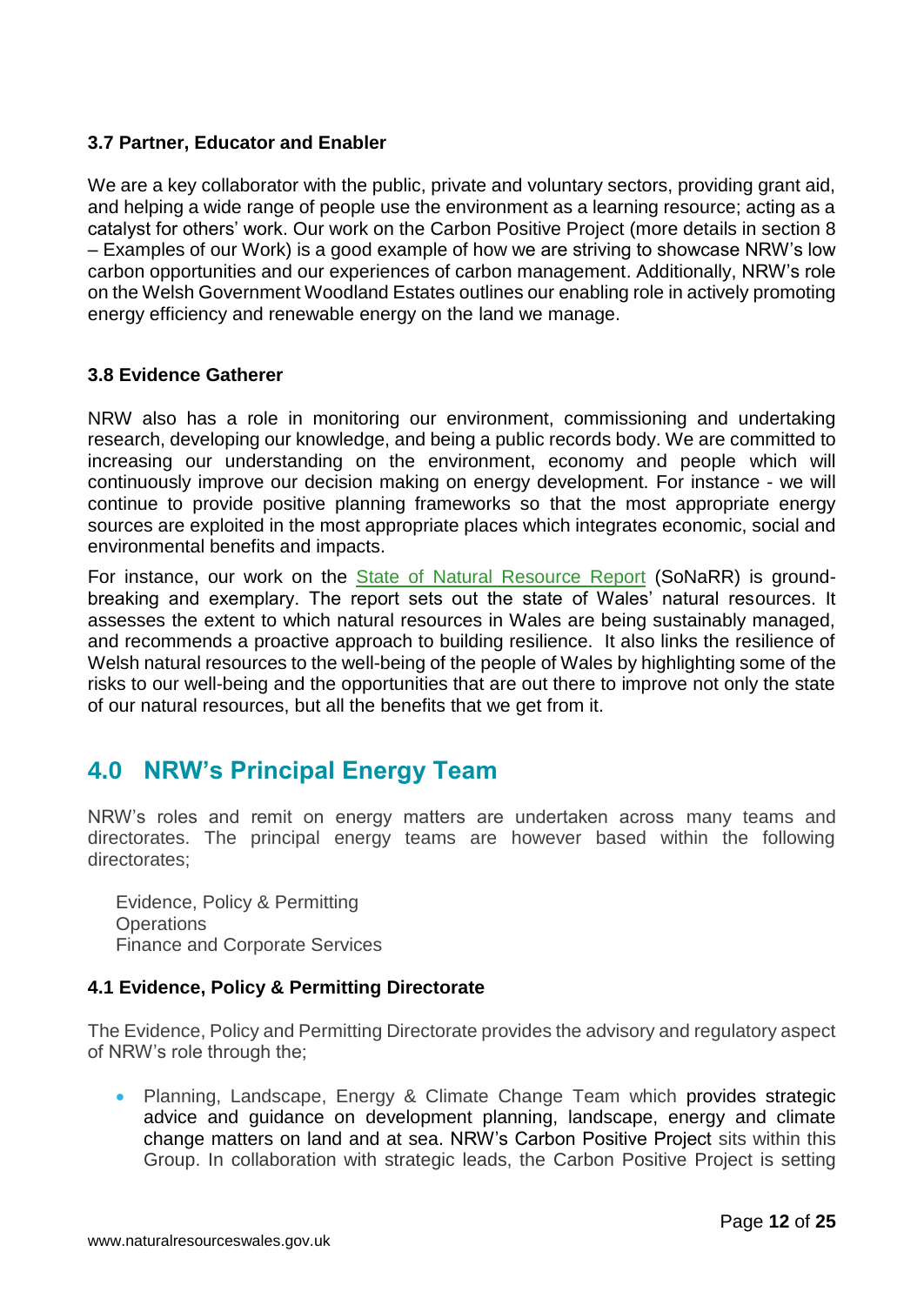strategic direction in decarbonisation across NRW and delivering a carbon reduction programme for the organisation.

- The Permitting Service is responsible for a wide range of permitting activities. Permitting Service includes registrations, exemptions, approvals, permissions, licences, consents, assents and other authorisations.
- The Future Regulation team provides strategic advice and guidance across NRW on regulation and future regulatory approaches. This includes improving, streamlining and implementation of regulation and regulatory methods.
- The Radioactivity and Industry Regulation team provide strategic advice and guidance across NRW and to external stakeholders on a range of industry regulation work streams. This includes national and international policy matters in the energy sector, primarily the conventional coal, oil, gas and nuclear energy sectors. It includes working closely with fellow regulators such as the Environment Agency (EA), Scottish Energy Protection Agency (SEPA), Northern Ireland Environment Agency NIEA), Office of Nuclear Regulation (ONR), Health and Safety Executive (HSE), Government Departments within Department of Business Energy and Industrial Strategy (DBEIS, formerly DECC), Welsh Government and as well as the coal, oil, gas and nuclear energy generating operators, developers and trade associations.

#### <span id="page-13-0"></span>**4.2 Operations Directorate**

The Operations Directorate leads on all operational activities which includes our land management, regulation, compliance and advisory role through the following teams;

- The Energy Delivery Programme which sits within the Enterprise Team is responsible for promoting the NRW Managed Estate as a suitable place for energy development and for delivering energy projects on and over the Natural Resources Wales Managed Estate.
- Development Planning Advice Service teams in operations provide advice to developers and local planning authorities on the likely impacts from onshore to marine energy schemes on Wales' environment and natural resources.
- The area Pollution Prevention Control (PPC) teams regulate energy industries in Wales including ensuring compliance with NRW environmental permits and COMAH licences issued by the joint competent authority (HSE and NRW) to the operators. In Wales, energy generating sites include coal, gas, oil and nuclear fired power stations as well as Environmental Permitting Regulation (EPR) permitted industrial sites such as oil and gas storage facilities.
- The NRW Energy Island Programme, which is part of North & Mid Wales Operation team, coordinates the delivery of NRW's roles and responsibilities for a number of low-carbon energy projects on Anglesey, with the focus being upon the proposed nuclear power station Wylfa Newydd (See Section 8 – Examples of Our Work). The Programme's multi-disciplinary team has a wide remit that includes: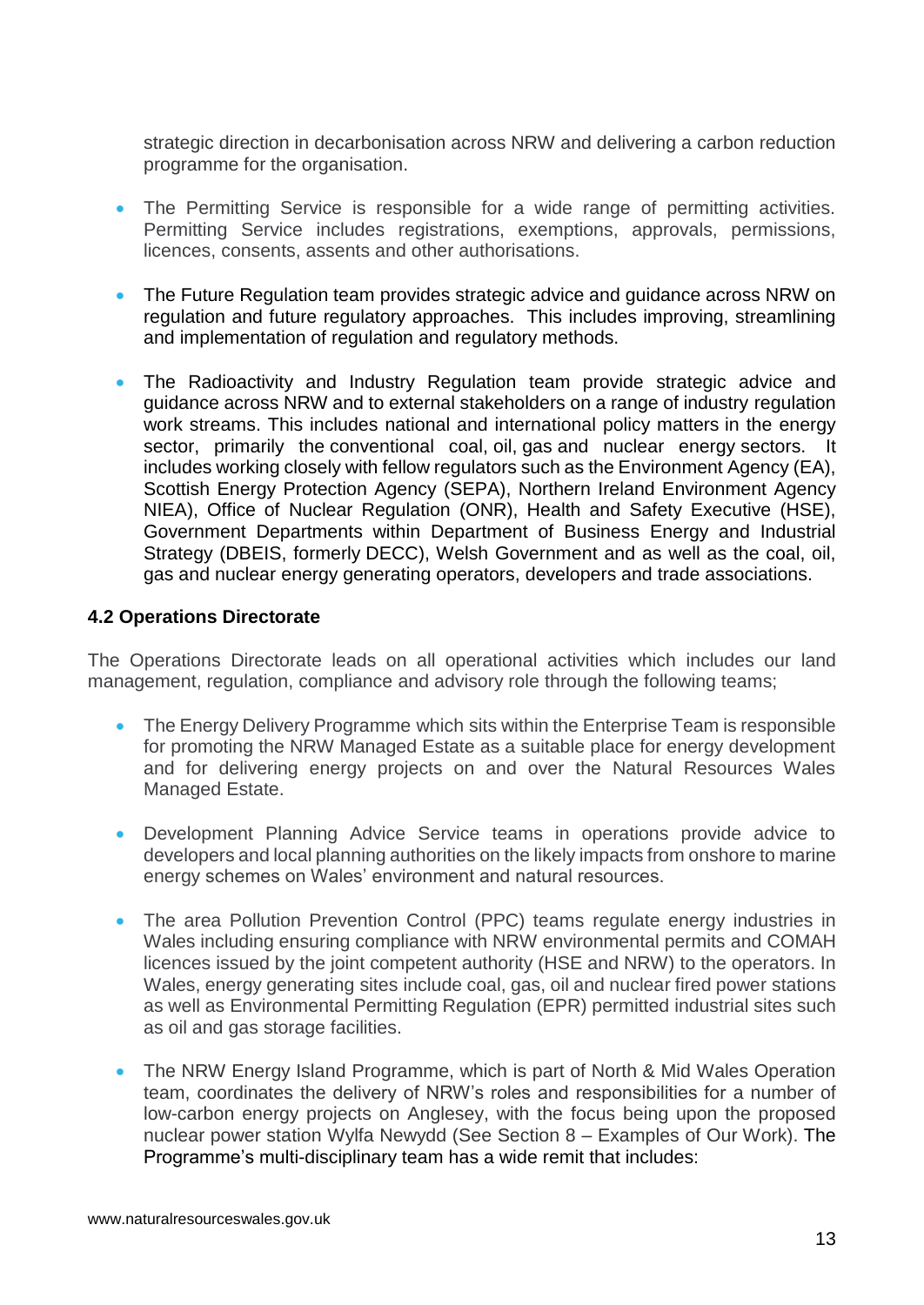- ➢ Project managing NRW's delivery in relation to the Wylfa Newydd Programme (e.g. managing resourcing challenges and financial agreements with the developer).
- ➢ Managing NRW's engagement with developers, regulatory partners and key stakeholders.
- ➢ Coordinating delivery of pre-application advice and guidance.
- ➢ Delivering NRW's communications and stakeholder engagement with regards to Wylfa Newydd.
- $\triangleright$  Responding to development planning consultations.

Although based within the North and Mid Operations directorate, the Programme brings together specialists from various teams and disciplines throughout NRW including project management, permitting, planning, conservation, communications and nuclear specialisms.

#### <span id="page-14-0"></span>**4.3 Finance and Corporate Services**

The Corporate Assets team includes the Environmental Management System (EMS) team, facilities management and fleet management, all of which have a key role in energy efficiency measures in NRW's buildings and fleet services. The NRW EMS is certified to the ISO14001 environmental standard, which ensures continuous improvement in our environmental performance.

The EMS team functions in relation to energy include;

- Setting annual carbon, energy and travel reduction targets.
- Monitoring and reporting carbon, energy and travel performance.
- Working with facilities management and Carbon Positive Project to install carbon and energy saving measures.
- Working with fleet management and reduce travel emissions.
- Working with the carbon positive team to reduce carbon and energy.
- Raise staff awareness and behavioural change (energy campaigns and travel decision tree)

# <span id="page-14-1"></span>**5.0 NRW's Guiding Energy Principles**

This section outlines a set of guiding principles to inform NRW's engagement with the energy sector. The principles are a simple guide on the work NRW does in relation to energy, why we do it and how.

- Energy Hierarchy should be made the cornerstone which provides a clear pathway of steps to develop rigorous energy management.
- All energy management should start with energy conservation reducing energy consumption, such as turning off appliances and lighting, turning down the thermostats and decreasing hot water thermostats.
- Energy conservation and energy efficiency should become central to Wales'/UK's energy system transformation in achieving the low carbon economy. A combination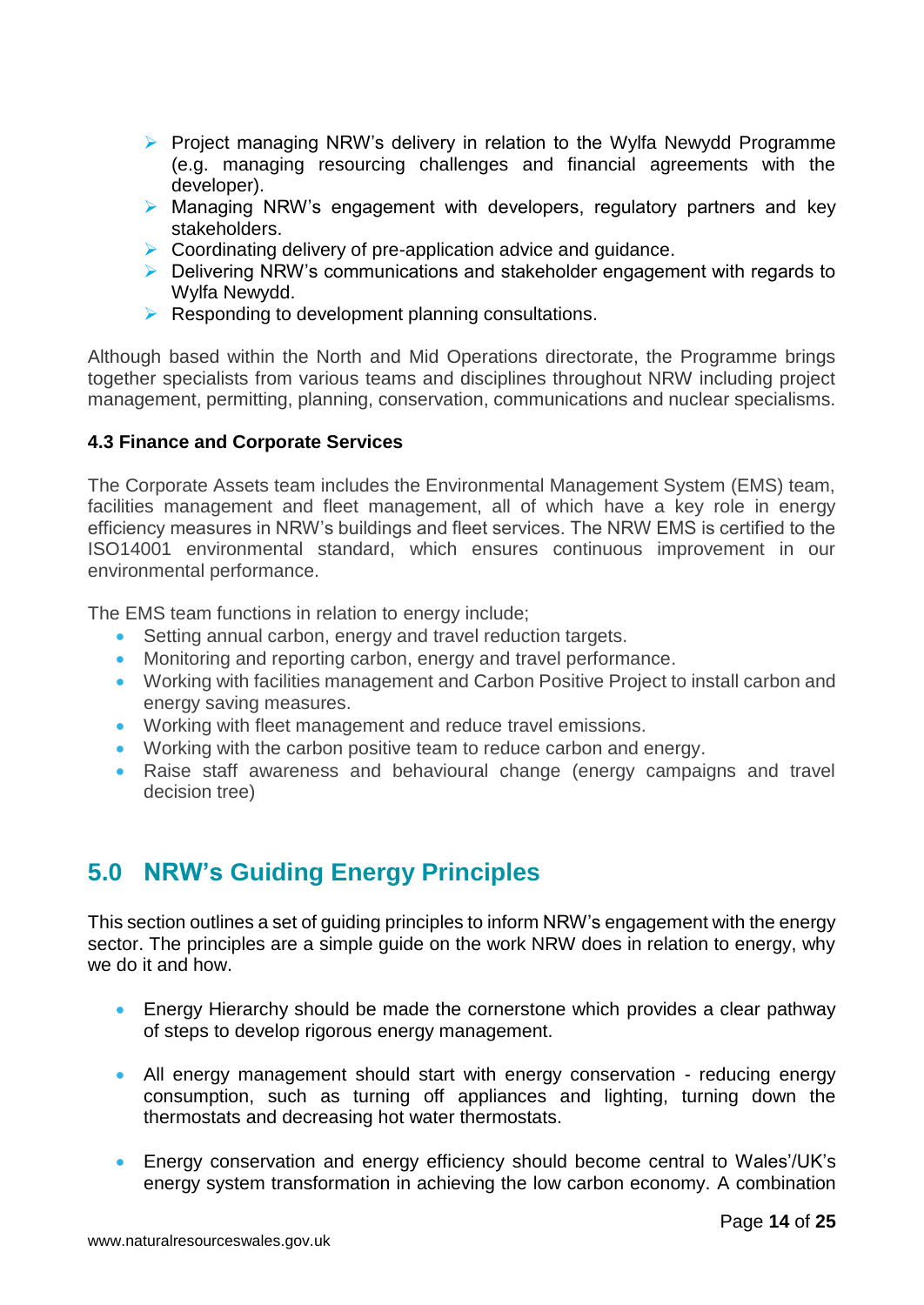of efficient technology and behaviour changes can help achieve large reductions in energy consumption.

- Energy and environmental imperatives should go hand in hand in ways that will result in the most sustainable outcomes.
- We will continue to ensure that our strategy, decisions, operations and advice to Government and others are underpinned by regulation and objective evidence.
- We encourage, and where possible support communities to generate and use energy from sustainable resources locally by harnessing the benefits of their natural resources.
- We encourage the use of evidence, environmental, social and economic considerations to inform energy policy which supports investment decisions.
- We will continue to engage early with stakeholders to provide a more efficient and effective service.
- We will continue to improve and help design regulatory processes that aid responsible energy development, whilst protecting Wales's natural resources.

# <span id="page-15-0"></span>**6.0 Energy Hierarchy**

The concept of 'Energy Hierarchy'<sup>19</sup> is a simple one, but it has profound implications for energy strategy or policy. It is a simple principle for prioritising solutions which states that a coherent energy policy must start with energy demand reduction and then with improving energy efficiency before different types of energy supply are considered<sup>20</sup>. It has five tiers of priorities. Tier 5 provides no benefits in addressing the climate change issue but captures the short to medium term energy security, known as the 'bridging technology' as regarded by the UN's Intergovernmental Panel on Climate Change (IPCC) report <sup>21</sup>.

We support the energy hierarchy approach as it is similar to the established waste hierarchy. The concept of a 'Waste Hierarchy'<sup>22</sup> was very influential in advancing the debate about ways of controlling waste. A similar approach can help the prioritisation of new solutions for energy management. The energy hierarchy provides an effective framework to guide energy policy and decision making. The hierarchy does not require for one tier to be completed before moving on to the other. In fact, it would be beneficial to practice all tiers at the same time.

<u>.</u>

<sup>&</sup>lt;sup>19</sup> The Energy Hierarchy, Institution of Mechanical Engineers

<sup>&</sup>lt;sup>20</sup> National Energy Efficiency & Savings Plan, 2011, Welsh Government

<sup>21</sup> Summary for Policymakers, IPCC WGIII AR5, April 2014

<sup>&</sup>lt;sup>22</sup> Guidance on applying the Waste Hierarchy, Defra, June 2011

www.naturalresourceswales.gov.uk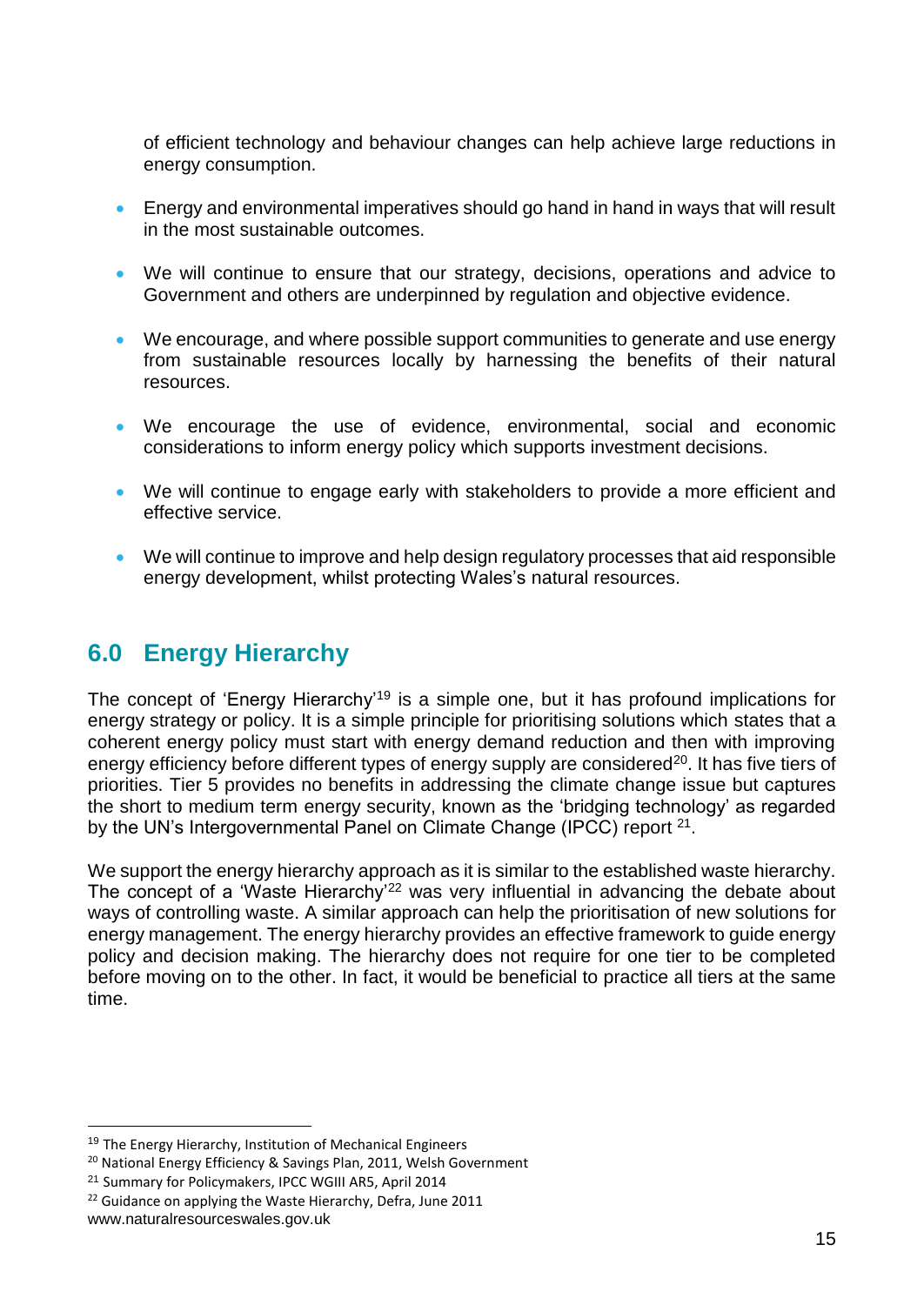

# <span id="page-16-0"></span>**6.1. First Tier – Reduce Energy Demand (Energy Conservation)**

Energy demand minimisation (or energy conservation) can often be best achieved through behavioural changes. It can also be done through using less energy (e.g. turning down room temperature by a degree or two) or no energy systems (e.g. natural lighting system). Within a domestic or commercial environment, reduction means reducing the amount of energy needed by the occupants of a building while still maintaining their living conditions. It often involves small changes like switching off appliances when not in use (e.g. printer, coffee machine, and computer), thus reducing the need for additional installed generating capacity. Effective policy measures should be targeted at where the greatest savings can be achieved.

#### **How NRW applies and promotes energy conservation in our work**

<span id="page-16-1"></span>NRW encourages energy conservation (and energy efficiency) through our climate change mitigation and adaptation role, as well as demonstrating actions through our own Environmental Management System (EMS) by raising staff awareness and behavioural change programmes such as the energy campaigns and travel decision tree.

We also advocate the development of policies and regulations that consider the impact on energy demand. NRW launched the State of Natural Resources Report (SoNaRR), which is first of its kind and a new statutory duty for NRW as part of the Environment (Wales) Act 2016. The SoNaRR report highlights the potential impacts of energy consumption, energy demand, energy supply and climate change on our natural resources and ecosystem and utilise this information to inform and influence others.

We also aim to show leadership to the Welsh public sector by becoming exemplar in carbon management and sharing this best practice across the Welsh public sector through the 'Carbon Positive Project'. The work of the Carbon Positive Project builds upon some of our existing successes and we aim to embed best practice carbon management across NRW, to further improve our energy management. We will also manage our own carbon impact and demonstrate to others the actions they can take.

More information about our work can be found [here](https://naturalresources.wales/about-us/corporate-information/carbon-positive-project/?lang=en)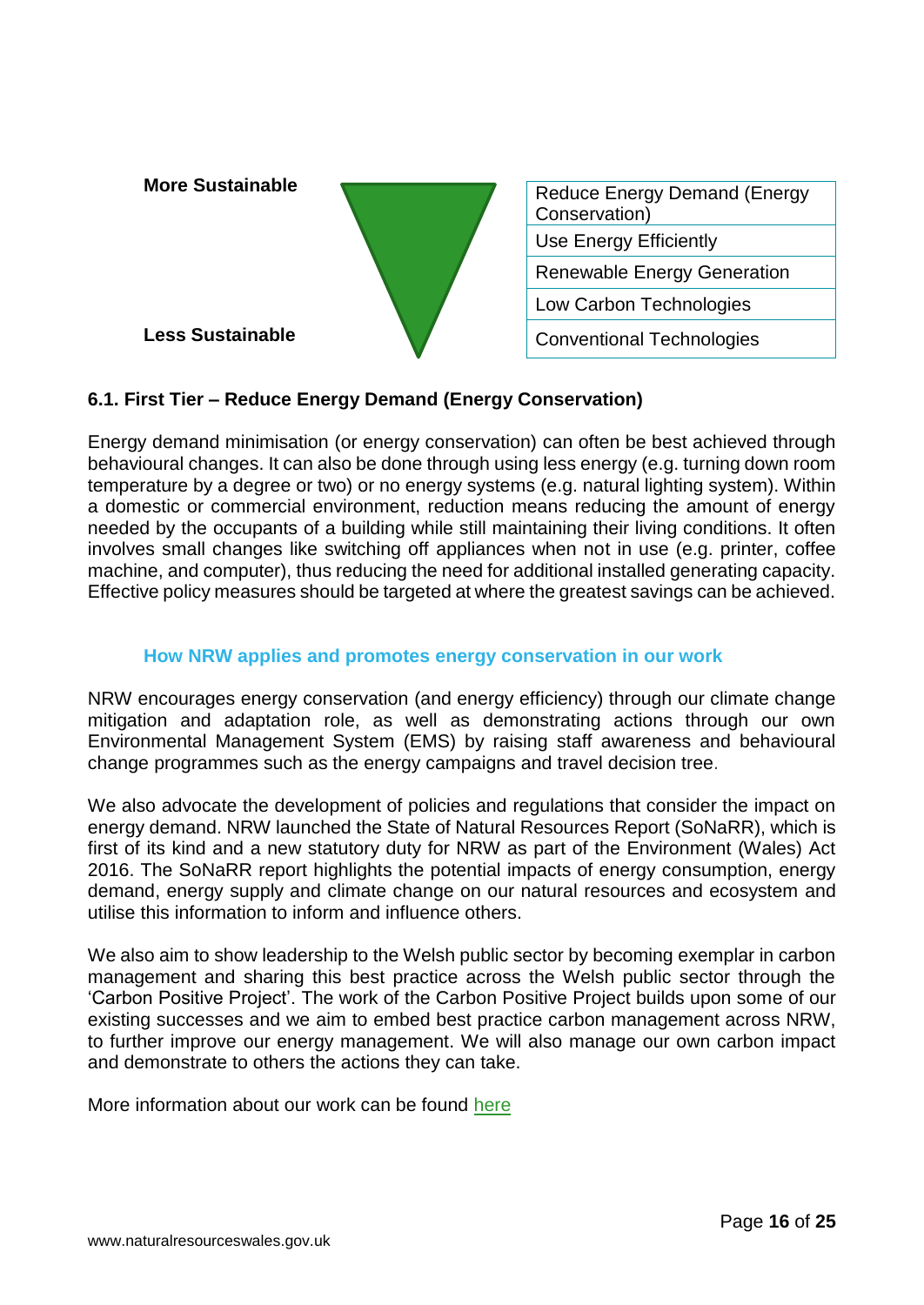## <span id="page-17-0"></span>**6.2 Second Tier - Energy Efficiency**

Energy efficiency can be defined as maximising the productivity of energy consumed – it means demand for energy will eventually reduce as efficiency improves, provided it is not affected by other factors like a growing population or an increase in other energy requirements. Energy efficiency effects both energy demand and energy supply. On the demand side, enormous savings can be made through technical measures by using more efficient domestic appliances, more efficient vehicles, more efficient heat delivery systems. Energy efficiency also has the potential to significantly affect a country's future choices on the supply side. For example, waste energy produced by a plant when harnessed and utilised then provides heat energy from the same amount of fuel that would have been used to generate the electricity in the first place, thereby leading to an efficiency gain.

#### **How we apply and promote energy efficiency in our work**

<span id="page-17-1"></span>Much of NRW's work on energy conservation and energy efficiency goes hand in hand. Any action, advice and guidance on energy conservation aims to include energy efficiency measures as well. We advocate the advice and service provided by Welsh Government's Resource Efficient Wales programme.

Internally the EMS team continue to improve both the energy conservation and energy efficiency culture of the organisation by improving our business practices.

We also pursue energy efficiency measures through our land management/facilitation role – for instance, the efficiency of the renewable energy technology is one of the key criteria for our consideration which we encourage through the commercial competitiveness process through our land management role.

# <span id="page-17-2"></span>**6.3 Third Tier – Renewable Energy**

The 3rd tier is about the utilisation of renewable, sustainable resources to supply energy in many forms, not solely electricity. Efficient and sustainable energy provision is not just about the availability of a resource. It must also consider wider issues such as affordability, social acceptability, environmental impact and security of supply, all which NRW has a duty to consider through the Wellbeing of Future Generation (Wales) Act 2015.

#### **How we support renewable energy in its work**

<span id="page-17-3"></span>NRW permits and regulates many renewable energy technologies and monitors the impact of these technologies on the environment. We also advise on mitigating the impact of these technologies on the environment to ensure that any renewable energy development delivers the most sustainable outcome.

We continue to streamline and improve the design of our regulatory process to aid responsible energy development, whilst protecting Wales's natural resources.

Through our land management/facilitator role, we are responsible for four distinct programmes of work: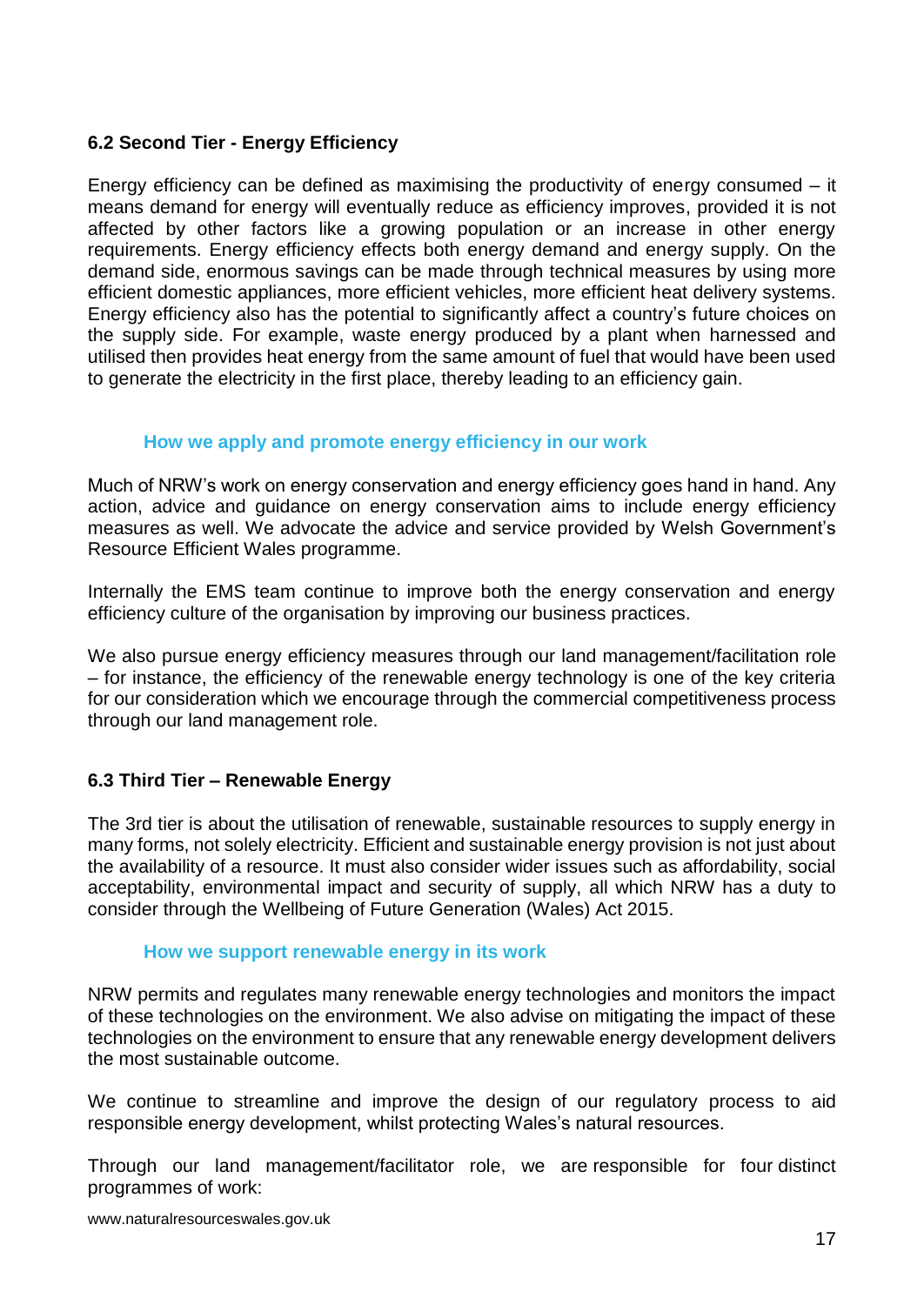- Onshore Wind Energy Programme
- Small Scale Hydro Programme
- Third Party Access for Energy Programme
- Energy Business Opportunities Programme

By working with developers to deliver energy projects on or over the land we manage, we generate commercial income for Natural Resources Wales and Welsh Government and we create economic opportunities in the local and wider Welsh economy, through the supply of services by Welsh companies in the development of energy projects at both large and small scales. Individual energy projects also provide funding for local community initiatives, which is often used for local energy efficiency and renewable energy projects. Additionally, the energy projects also offer funding for environmental mitigation work which enable NRW to restore habitats, including peat to increase carbon stocks in soils. This helps deliver the multiple benefits required by the principles of Sustainable Management of Natural Resources.

Internally NRW offices are equipped with onsite power generation such as photovoltaic, solar water, biomass and wind generation where possible and appropriate. From April 2017, NRW will source all its electricity (bought from the grid) from 100% renewable tariffs/suppliers.

#### <span id="page-18-0"></span>**6.4 Fourth tier – Low Carbon; Non – Renewable Generation**

The 4th tier concerns the utilisation of low greenhouse gas emitting resources. A good example of this is the use of nuclear generation for base load electricity.

The UK Government has set out plans to develop approximately 16GW of new nuclear power which is set to provide reliable and low carbon base alternative to fossil fuels. This is primarily several large new nuclear power stations and a number of these projects have been proposed in England and Wales. This will replace the current generation of ageing nuclear reactors which produce around 21% of the UK's electricity<sup>23</sup>. The proposed new nuclear station in North Wales (Wylfa Newydd) is anticipated to generate 2700 Mw and the development is proposed to begin electricity generation in the mid-2020s. The UK Government are also looking at the feasibility of other nuclear technologies such as Small Modular Reactor (SMR) technology and the viability of these smaller cheaper nuclear energy installations being cited in the UK, which may include Wales. As such, in addition to the current Wylfa Newydd project, there is the possibility that other nuclear energy plants - SMRs may be proposed for Wales in the future.

#### **How we engage with non-renewable generation**

<span id="page-18-1"></span>NRW recognises nuclear energy could make an increasing contribution to a low carbon energy supply and its role in the transition for Low Carbon Economy as envisioned by Welsh Government. NRW also recognises that continued use and expansion of nuclear energy in the UK will require continued and greater efforts to improve safety, economics, uranium utilisation, waste management and proliferation of materials.

<sup>&</sup>lt;sup>23</sup> Digest of UK Energy Statistics 2016, Statistical Press Release, 28<sup>th</sup> July 2016, DECC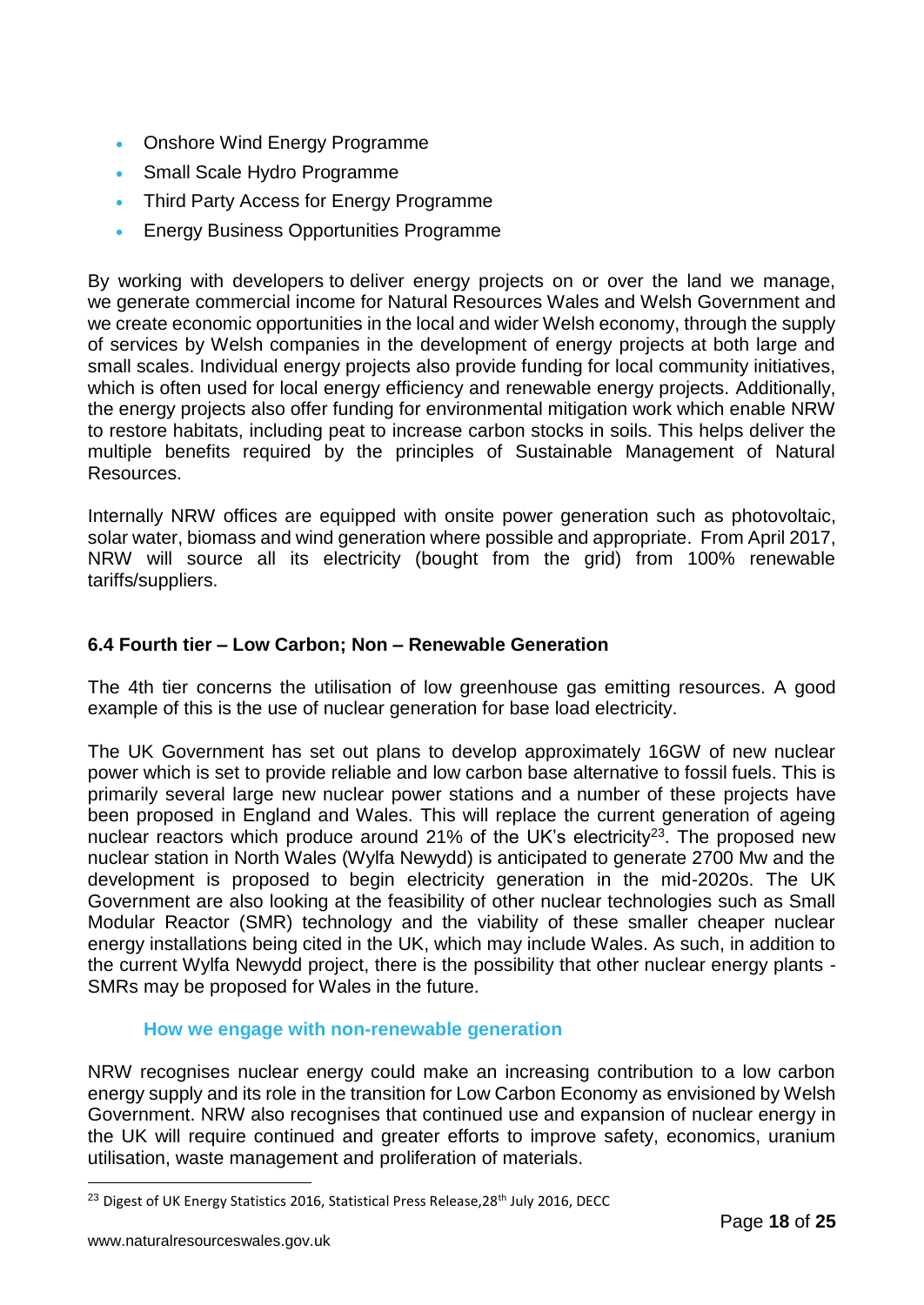We have a critical role in ensuring these low carbon non- renewable energy developments has minimum impact and that all necessary mitigation actions are in place to safe guard the people and the environment. We play a critical role delivering our part in the regulation and advice on the nuclear reactor design assessment, construction, operation and decommissioning phases of existing and new nuclear power stations in Wales including the Wylfa Newydd Nuclear Power Station project being proposed for North Wales by Horizon Nuclear Ltd.

We are also responsible under the Environmental Permitting Regulations (EPR) for regulating the disposal of radioactive waste on and from nuclear licensed sites (NLS) in Wales. This includes the permitted discharge of radioactive discharges to air and water and of solid waste to licensed disposal facilities. As well as being responsible for delivering advice and guidance for new and existing sites, delivering permitting, permit compliance and enforcement, we also have a role in delivering an extensive environmental monitoring programme from nuclear sites including radiological assessments. This is done in conjunction with our regulatory partners and results are published annually in the joint environmental regulators report; 'Radioactivity in the Environment (RIFE)'

# <span id="page-19-0"></span>**6.5 Fifth tier – Conventional Technologies**

The 5<sup>th</sup> tier is the least sustainable energy source – comprising petroleum, natural gas and coal. In 2016 primary oil (crude oil and NGLs) accounted for 42% of total UK production, natural gas 32%, and coal 2%<sup>24</sup>. Although coal production fell to a record low in 2016 due to closures of all large deep mines, primary oil rose by 1.2% in 2016 compared to 2015. A similar pattern was observed for UK energy consumption where by oil and gas accounted for around 45% and 30% respectively and coal 1.4% in 2016<sup>25</sup> which indicates our dependence on conventional sources. Wales shared a similar scenario whereby in 2013 petroleum was the most consumed fuel type in Wales, followed by gas and then electricity (generated from coal)<sup>26</sup>. Thus, it is important that energy goals and strategies involve continuous reduction, and the eventual phasing out in the long term of conventional fossil fuel use, recognising its contribution to energy security in the short and medium term. This is reflected in the UK Plans to phase out unabated coal-fired power stations by 2025, provided the security of electricity supplies is maintained.

#### **How we engage with the conventional energy sector**

<span id="page-19-1"></span>Natural Resources Wales acknowledges the need to carefully manage the transition to a low carbon economy. As part of our commitment, we are reducing our own dependency on fossil fuels where possible. The Carbon Positive Project aims to identify our key emissions (including those from fossil fuels) and provide a strategic assessment of mitigation options to reduce the organisation's use of fossil fuels in future. This will include procuring energy from 100% renewable sources and increasing the uptake of energy efficiency and renewable energy technology for our office premises and reducing our travels.

<sup>24</sup> UK Energy in Brief 2017, DECC

<sup>&</sup>lt;sup>25</sup> UK Energy in Brief 2017, DECC

www.naturalresourceswales.gov.uk <sup>26</sup> Energy Generation & Consumption for Wales, 2013. Statistical Bulletin, Welsh Government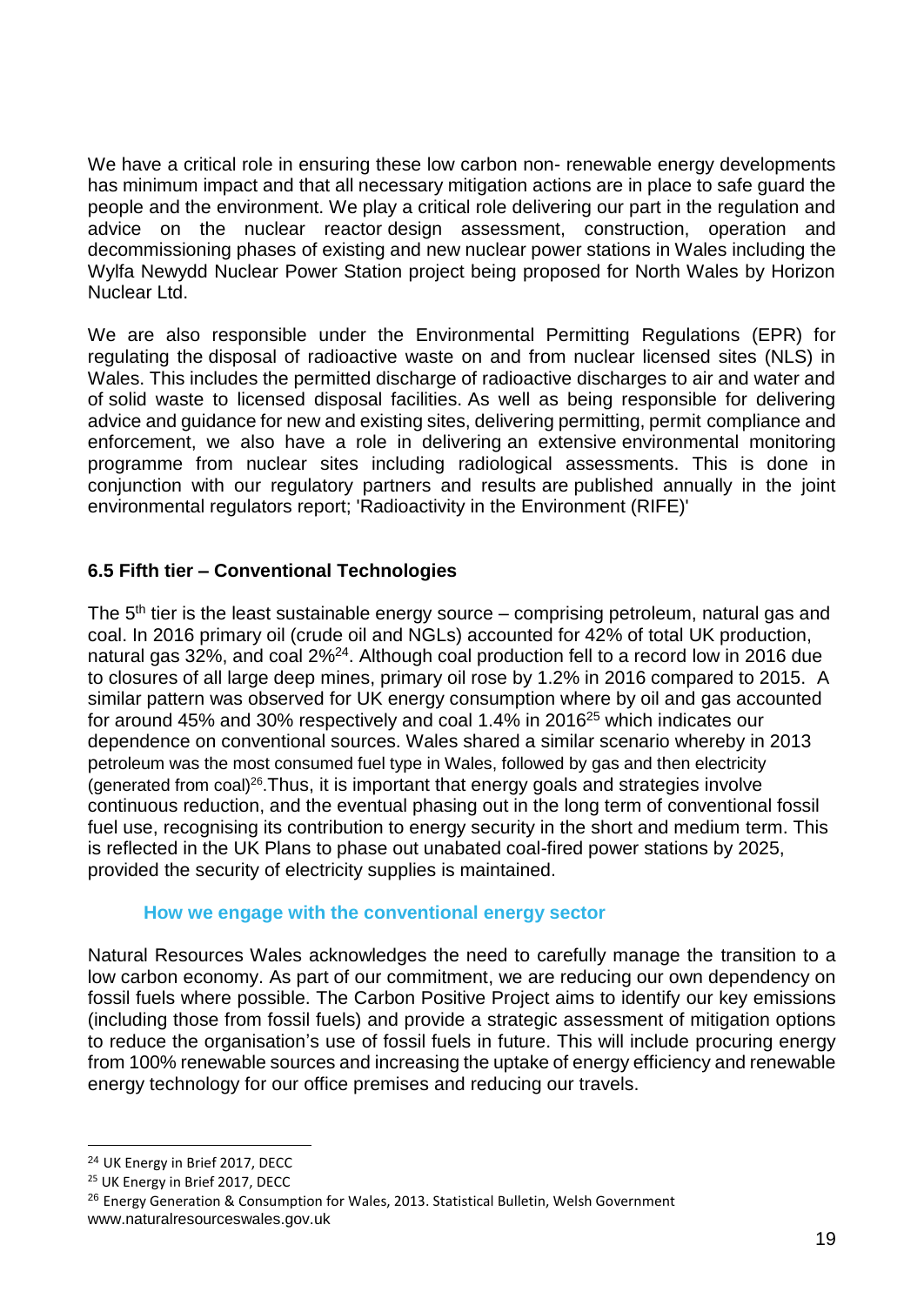We are also a regulator of conventional technologies whereby we regulate large power stations and industrial processes under the Pollution Prevention and Control Directive through the UK Environmental Permitting Regulations (EPR). Our key role is to ensure the energy developments use best available techniques to prevent, or, where that is not possible, minimise emissions to the environment. We also have duties on air quality management.

In addition, we have a land facilitation role in relation to conventional technologies (coal & gas). The NRW managed estate hosts considerable quantities of coal and gas which falls within the UK Petroleum Exploration and Development Licence (PEDL) portfolio. If, and when the deposits are subject for exploration and development, NRW will ensure this is done with appropriate licencing and regulation, as we do with all other technologies. We will also ensure that there is clear separation of duties, clarity of role and transparency in the way which we administer our functions.

# <span id="page-20-0"></span>**7.0 Forward Look**

We are committed to playing our part in ensuring a rigorous energy management which will lead to energy transition that move Wales towards a low carbon economy.

- We will continue gaining wisdom and understanding of our natural resources and how we affect them. We will use this knowledge along with evidence and apply learning from experience so that we make good decisions in assisting energy developments. Our work on the State of Natural Resource (SoNaRR) report is exemplary.
- We will continue to work with government, business and industry to support energy development and continue to encourage development in the right places to ensure sustainable management of natural resources.
- We will manage the Welsh environment in an integrated way ensuring our ecosystems are resilient, wildlife and landscapes are enhanced, and natural resources are used wisely.
- We will strive to be an exemplar of public sector delivery, operating efficiently and sustainably. Our work on the Carbon Positive Project a very good example of this. (see section 8 – Examples of our work)

We advocate, support and encourage the transition to sustainable energy economies and urge

UK Government to:

- Adopt a whole system approach to policy around its chosen pathway to 2030 and 2050. This should include robust assessment of the impacts of its policy decision across electricity, heat and transport.
- Provide a clear long term policy and funding framework to boost the confidence of businesses and communities to plan for the next few decades. Businesses, communities and consumers should be rewarded and seen as part of the solution for the energy and climate change dilemma.

Welsh Government continue to;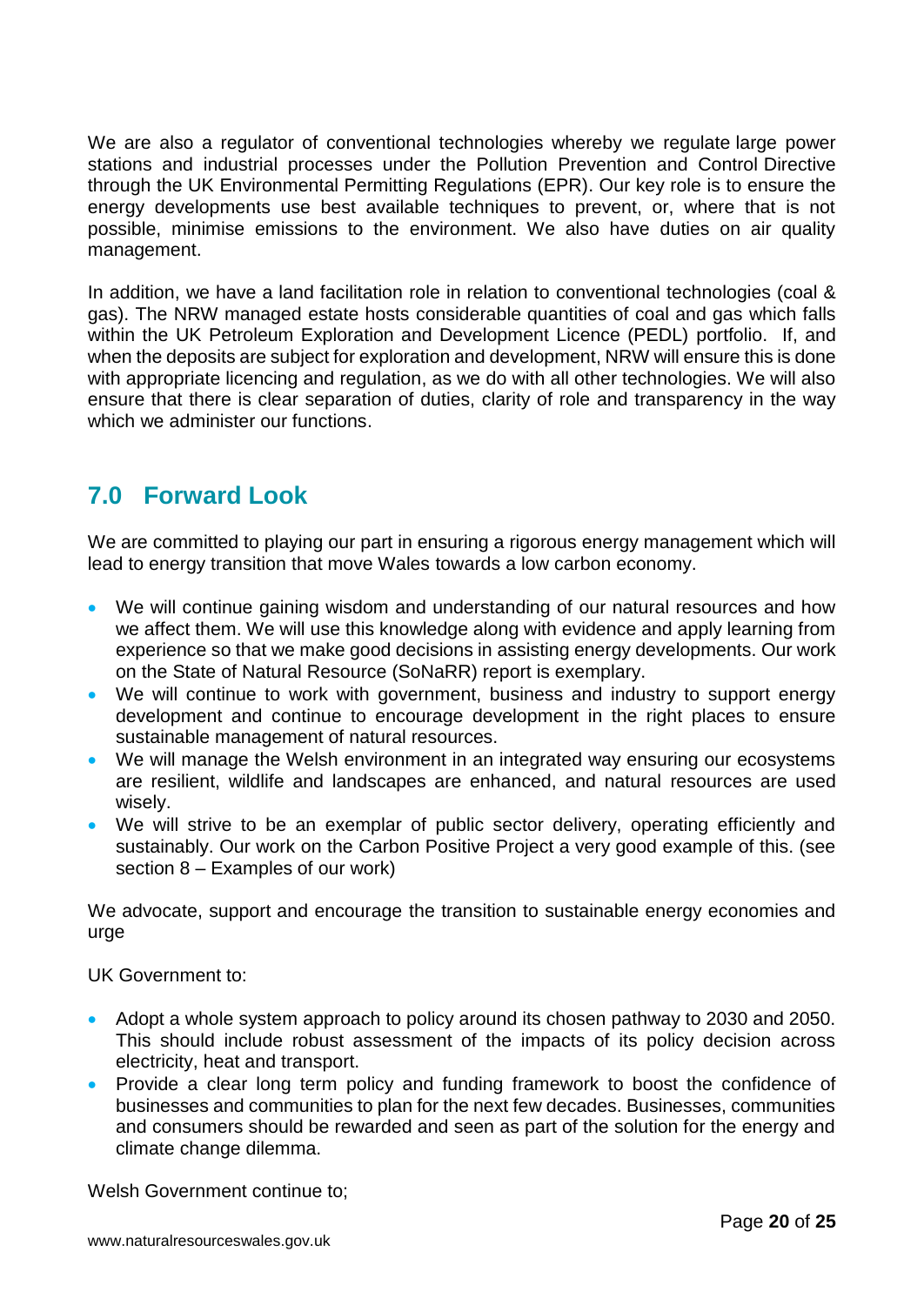- Provide strong leadership on energy conservation, demand management, decarbonisation and low carbon energy development.
- Develop goals and strategies for the short term (to 2020), midterm (to 2030) and long term (to 2050) involving the phasing out of fossil fuel, while recognising its contribution to the energy security of Wales in the short term.
- Develop a robust plan to increase energy conservation, energy efficiency and renewable energy and where possible encourage actions in these areas through the Environment (Wales) Act 2016 which requires Wales to establish statutory climate change target and carbon budgeting to help drive further action on climate change.
- Develop and deliver energy policy in line with the Wellbeing and Future Generation (Wales) Act duty, such as reducing carbon footprint and fuel poverty through effective energy efficiency and renewable energy measures.
- Provide positive planning frameworks so that the most appropriate energy sources are exploited in the most appropriate places which integrates economic, social and environmental benefits and impacts.
- Facilitate a healthy and enabling sector in Wales through close co-operation between public, private and third sector organisations.

# <span id="page-21-0"></span>**8.0 Examples of Our Energy Work**

#### **Natural Resources Wales has a strategic role in enabling Wales to transition to a Low Carbon Economy.**

This section includes some examples of NRW's engagement with the energy sector. It highlights some of our roles and our innovative approaches in addressing issues relating to the energy trilemma – to mitigate climate change and safeguard the security and affordability of our energy supplies.

# <span id="page-21-1"></span>**8.1 Energy Park**

NRW has a key role to facilitate renewable energy development and grid connection on the Welsh Woodland Estate (WGWE). In collaboration with Renewable UK Cymru, NRW has developed the [Energy Park](https://www.youtube.com/watch?v=z3YSERDI0B0&feature=youtu.be) concept in Wales. Energy Park aims to optimise the renewable energy opportunities on the WGWE. NRW is looking to manage such areas profitably by integrating the development of wind, solar and hydro power, biogas units, heat pumps, anaerobic digesters and other emerging renewable technologies. [The Energy Park c](https://www.youtube.com/watch?v=z3YSERDI0B0#t=15)oncept is an opportunity that we believe should be explored across the estate where such development can appropriately integrate with other land uses.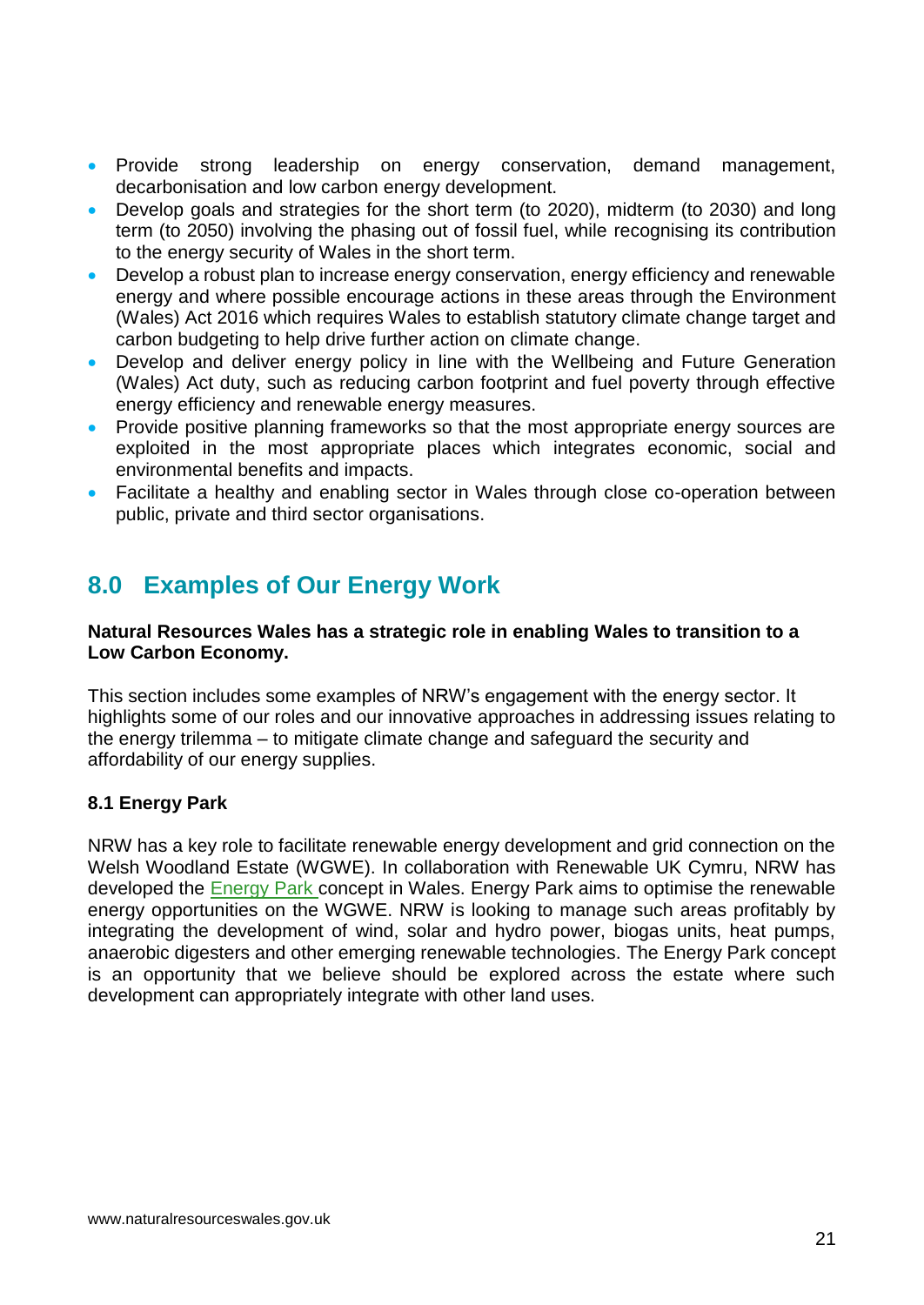

For more information about the Energy Park click [here](https://naturalresources.wales/guidance-and-advice/environmental-topics/energy/?lang=en)

# <span id="page-22-0"></span>**8.2 Marine Energy**

The UK has large natural resource of marine energy. It has the potential to deploy a range of technologies that are designed to extract energy from wave and tides and off shore wind farm developments that could make a meaningful contribution to the UK energy mix from around 2025.

Utilising the marine environment to produce energy can have important benefits to society. The marine environment is a source of significant renewable energy which helps to reduce reliance on fossil fuels for energy generation, thus it helps to reduce our carbon emissions. However, inappropriately sited and designed marine energy developments could have harmful effects on other parts of the environmental receptors such as biodiversity, landscape, fisheries and could also cause implications for coastal erosion and flood defence. NRW therefore works with government, regulators and developers to ensure that the right technology is deployed in the right place.

NRW has multiple roles in relation to marine energy development. We are a licensing authority with responsibility for issuing marine licenses under the Marine and Coastal Access Act 2009 for individual developments and some of the associated activities (such as some survey work). We may also issue licences related to the protection of species and Sites of Special Scientific Interest (SSSI), as well as a range of other consents that may be required, especially where deployment of infrastructure is on or close to the shore.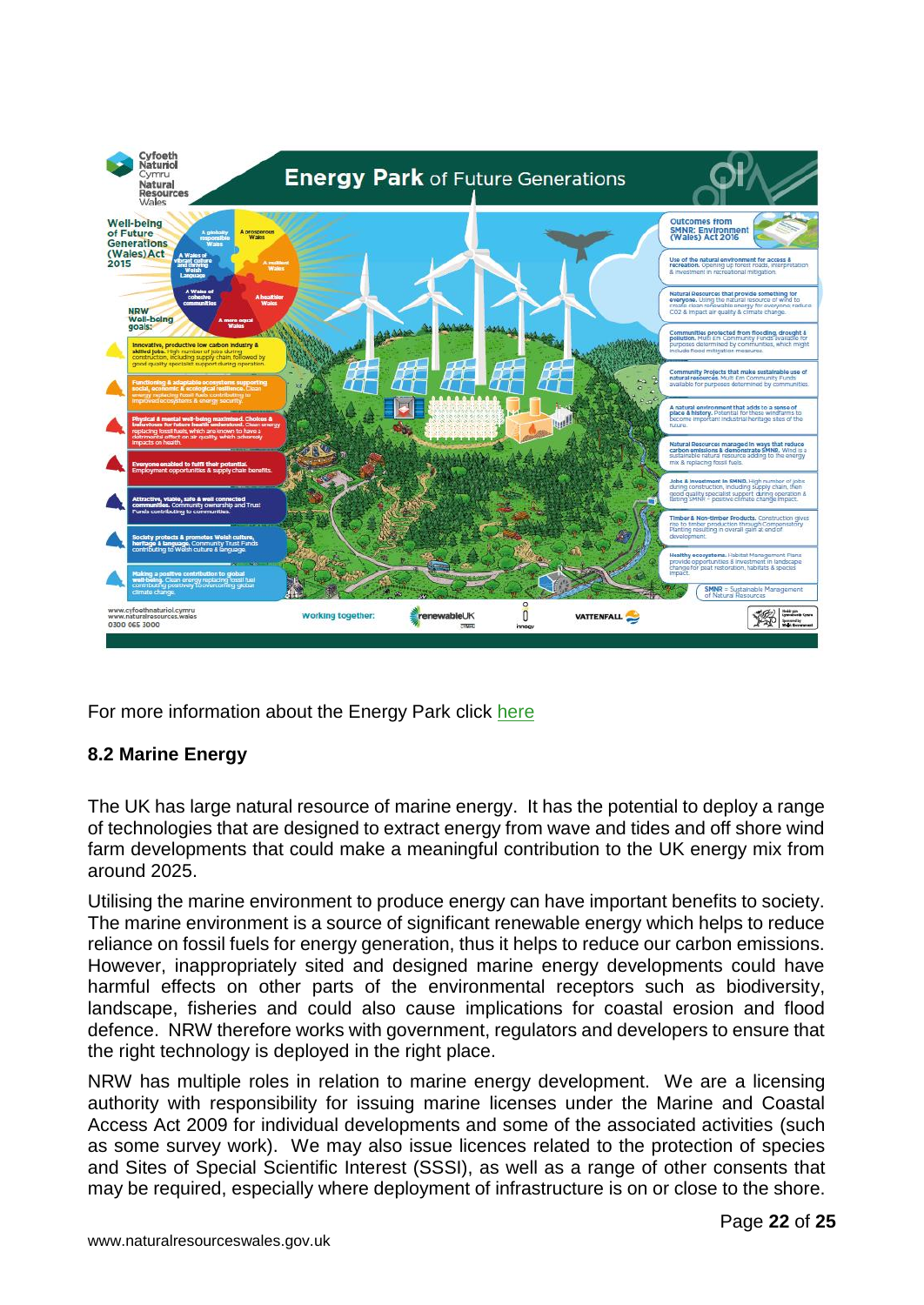NRW is also a statutory consultee and provides advice to regulatory authorities and developers about the environmental implications of deploying marine energy infrastructure. Finally, NRW also advises government and other organisation about the environmental implications of policy, plans and programmes that they may introduce to support marine energy development.

Many marine renewable energy technologies are in their infancy. The wave and tidal technologies particularly as there are gaps in our knowledge about the kind of effects they may have on the marine environment. Several research initiatives have been established across the UK to help fill these gaps in our understanding, and NRW plays a full and active role in undertaking this work, for example, we sit on the steering group of the UK Offshore Renewables Joint Industry Programme for Ocean Energy. This helps NRW to continue to base our advice and consenting decisions on the best available evidence.

There is considerable potential for wave and tidal stream energy in Welsh waters, with very high tidal ranges especially in the Severn estuary. There are a few consented projects and emerging plans and proposals within demonstration zones and sites around Wales for which NRW anticipate a list of applications for small scale development in the coming years. Currently, the tidal range industry comprises a partially consented project in Swansea Bay and several other projects that are in the early stages of planning around Cardiff, Newport and Colwyn Bay.

The Welsh Coast also has good wind resource and the offshore wind industry is fairly mature with a number of developments off the Welsh coasts. Several interconnector cables for the transmission of electricity also pass through Welsh waters and connect to the National Grid in Wales.

# <span id="page-23-0"></span>**8.3 Nuclear Energy - Wylfa Newydd Project**

Horizon Nuclear Power are planning to develop a new nuclear power station on the North coast of Anglesey, representing an investment of approximately £10 billion. The power station, Wylfa Newydd, would deliver approximately 2,700 megawatts of electricity, enough power for around five million homes. The proposed development includes:

- 1. The Wylfa Newydd Generating Station the proposed new nuclear power station including two UK Advanced Boiling Water Reactors (UK ABWR) to be supplied by Hitachi-GE, associated plant and ancillary structures and Off-Site Power Station facilities. The development will also include significant marine works including, a marine offloading facility, cooling water intake / discharge facilities and an offshore breakwater.
- 2. Associated Development development to support the delivery of the Power Station, for example highways improvements along the A5025, Park and Ride facilities for construction workers, Logistics Centre, Temporary Workers' Accommodation and Site Preparation & Clearance works.

Development of the Project will require a number of applications to be made under different legislation to different regulators. A nuclear power station is a nationally significant infrastructure project (NSIP) under the Planning Act 2008, thus, the developer must therefore obtain a development consent order (DCO), which is granted by the Secretary of State for the Department of Energy and Climate Change. In addition, Horizon will also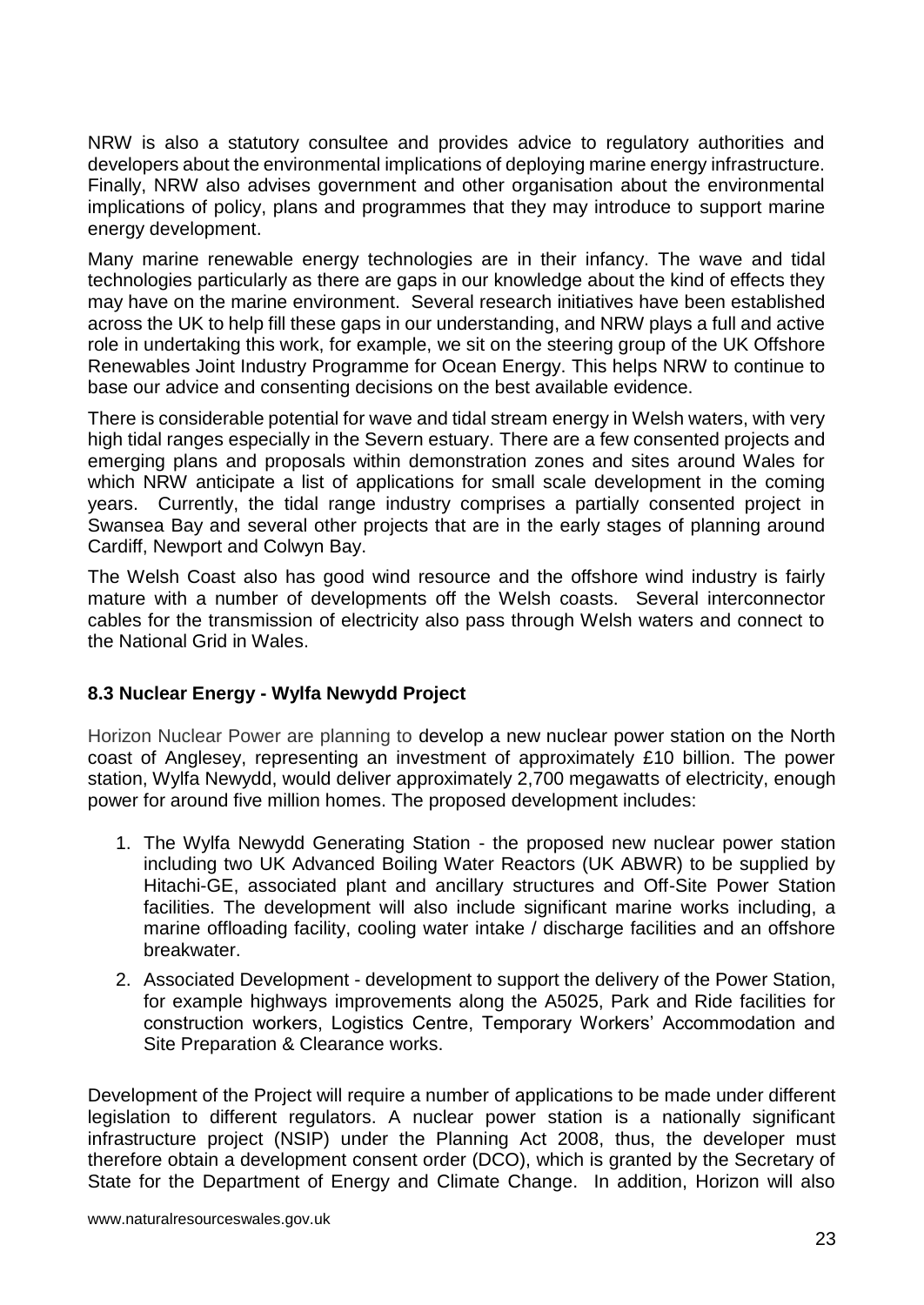require a marine licence and environmental permits from NRW and a Nuclear Site Licence granted by the Office for Nuclear Regulation (ONR). Planning permission from Anglesey County Council will also be required for all the Associated Development.

NRW has the following roles and responsibilities with respect to the Wylfa Newydd Project:

**Permitting and licensing** - Horizon will submit applications to NRW for environmental permits for the disposal of radioactive and conventional wastes, combustion activities and water discharges during both the construction and the operational phases. NRW will also issue marine licenses for works undertaken in the marine environment and may also issue licenses related to the protection of European Protected Species and Sites of Special Scientific Interest.

**Statutory Planning Advice -** NRW is a statutory consultee and provides advice to planning authorities (e.g. Isle of Anglesey County Council and the Planning Inspectorate) and developers about the environmental implications of the power station and all associated development.

**Generic Design Assessment (GDA) -** The proposed nuclear reactor design for Wylfa Newydd is the UK Advanced Boiling Water Reactors (UK ABWR) to be supplied by Hitachi-GE Nuclear Energy, Ltd. As a new design that has not yet been used in the UK, the ABWR technology must undergo a detailed assessment to ensure it is fit for purpose and meets UK standards. The 4-year assessment, entitled Generic Design Assessment (GDA), is undertaken by the Office for Nuclear Regulation (ONR) and the Environment Agency (EA). However, as the design is proposed for a site in Wales, NRW are engaging in the design assessment process and will also consult the Welsh public on the Environmental aspects of the GDA process. This process is led by the RAIR Team within KSP.

Due to the scale and nature of the Project, there is a need for a joined up, cross-functional approach to delivery that includes staff from Operations, KSP, National Services and Communications within the 'Wylfa Newydd Project Team'. The Energy Island Programme Office, based within Operations North, works closely with the Wylfa Newydd Team to coordinate delivery of the Project.